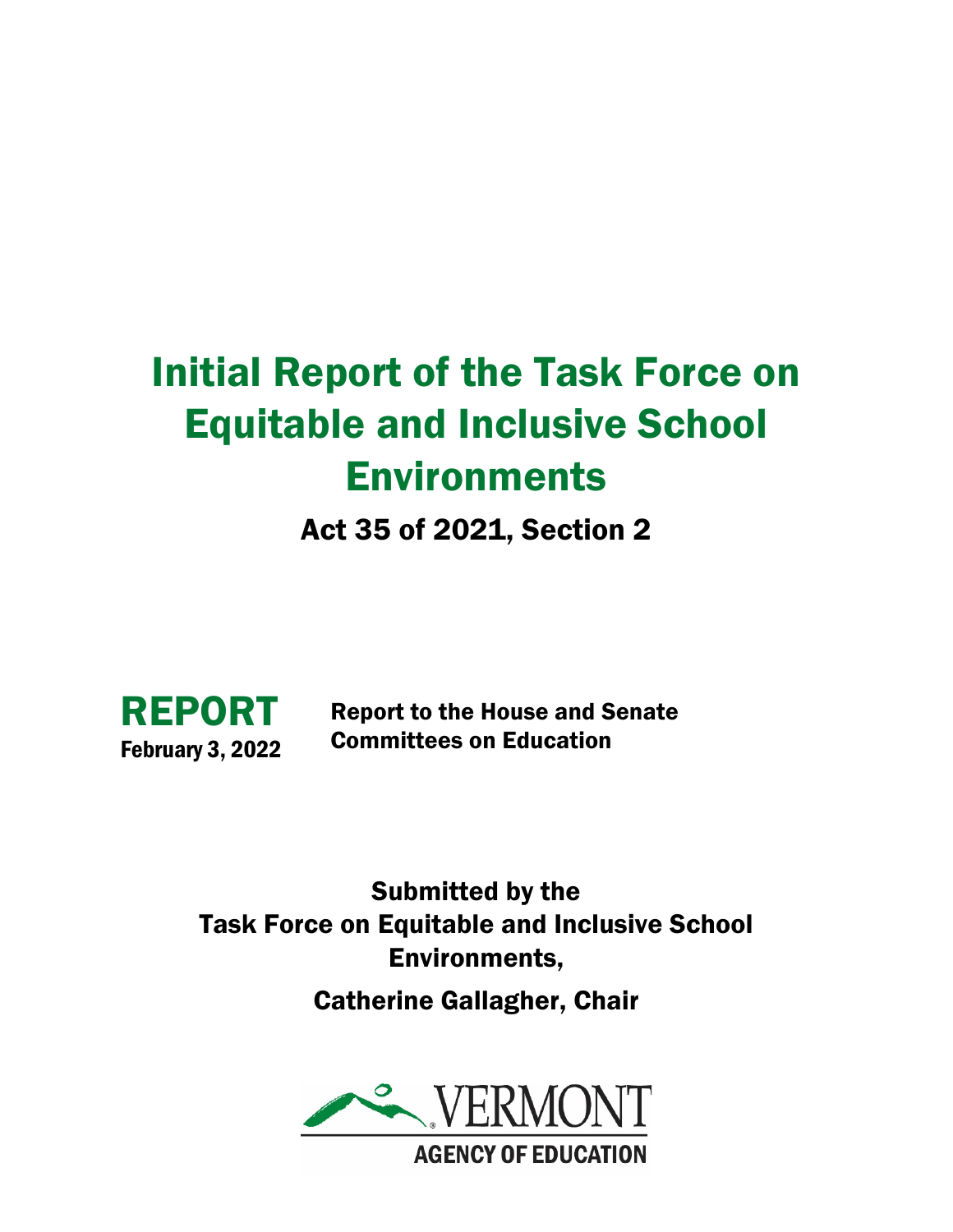# Legislation

This report is submitted pursuant to **Act 35 of 2021, Sec. 2**. This legislation requires the Task Force on Equitable and Inclusive School Environments to submit an initial and final report with findings addressing its duties under Sec. 2(c) of the act, and recommendations for legislative action. The initial report is due on or before January 15, 2022, the final report on March 15, 2022.

# Introduction

The goal of the Task Force (TF) on Equitable and Inclusive School Environments is to make recommendations to end suspensions and expulsions for all but the most serious student behaviors and compile data regarding school discipline in Vermont public and approved independent schools in order to inform strategic planning, guide statewide and local decision making and resource allocation, and measure the effectiveness of statewide and local policies and practices. The Findings Section of Act 35 comprehensively details the rationale behind reducing exclusionary discipline by creating equitable and inclusive school environments. An APA review of the research literature found no evidence to support claims that severely punitive disciplinary actions that remove students from schools are effective in improving student behavior. Instead such actions result in decreased academic achievement, more arrests, and incarceration – thus, creating the school-to-prison pipeline (American Psychological [Association, 2008\)](https://www.apa.org/pubs/info/reports/zero-tolerance.pdf).

The TF met on August 30, 2021, September 24, October 14, November 19 and December 8, 2021. The full TF will meet one more time prior to March 15, 2022. During the first meeting, the TF appointed a chair (Catherine Gallagher) and two vice-chairs (students Grace Brown and Ana Lindert-Boyes; Grace later resigned from the TF). The Agency of Education (AOE) provided an overview and training to the TF on how to navigate the Agency website and the available data on out-of-school suspensions and expulsions. The following data-related resources are critical to this work: the [Exclusionary Discipline Dashboard;](https://education.vermont.gov/content/vermont-education-dashboard-exclusionary-discipline) [VT Education Dashboard;](https://education.vermont.gov/data-and-reporting/vermont-education-dashboard) [Annual Snapshot;](https://schoolsnapshot.vermont.gov/) [Data collection home;](https://datacollection.education.vermont.gov/) [Year End Official collection home.](https://datacollection.education.vermont.gov/Collections/SLDS-Vertical-Reporting/DC4/)

During the second meeting, when reviewing the myriad of tasks that the TF is expected to complete, subcommittees were formed to accomplish each goal. All subcommittees met several times. Initial findings of these subgroups are detailed in the sections below. The final report, along with related insights and best practices, will be shared by the AOE with Vermont educators, school administrators, policymakers, agencies, and education and advocacy organizations, and will be posted on the AOE website.

# Task Force Members

Kym Asam, Vermont Independent Schools Association

Heather Bouchey, Deputy Secretary, Agency of Education

Grace Brown, Burlington High School, appointed by UP for Learning *(resigned)*

Sandra Cameron, Vermont School Boards Association

Marianna Donnally, Department of Mental Health

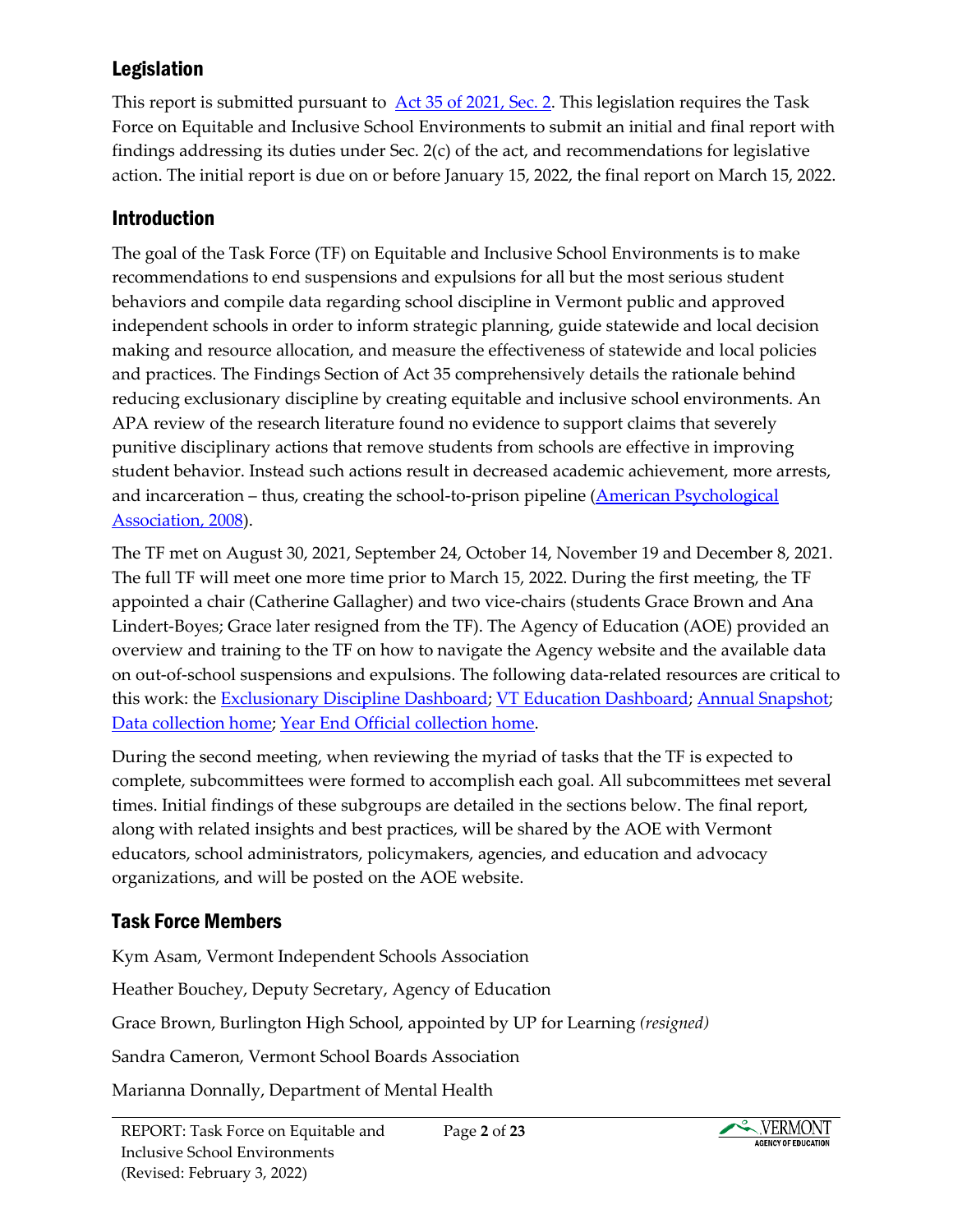Catherine Gallagher, Vermont Superintendents Association

Lindsey Halman, Vermont Restorative Approaches Collaborative

Christine Kilpatrick, Vermont Family Network *(replaced by Karen Price)*

Ana Lindert-Boyes, Twinfield Union High School, appointed by UP for Learning

Marilyn Mahusky, Legal Aid Disability Law Project *(replaced by Charles Becker)*

Darren McIntyre, Vermont Council of Special Education Administrators

Wanda Otero, Vermont-National Education Association *(on leave, replaced by Meaghan Morgan-Puglisi)*

Steve Perrin, Vermont Principals' Association

Justin Picard, Vermont School Counselor Association

Chris Sheehan, teacher, appointed by the Vermont-National Education Association

Amy Wheeler-Sutton, Building Effective Strategies for Teaching Students Project at the University of Vermont

# Review of Suspension and Expulsion Data and Data Collection Processes

A public data dashboard on exclusionary discipline was finalized by AOE in November 2021. The data can be viewed by school and district, as well as statewide. Specific school and district profiles can be viewed at the [Exclusionary Discipline Dashboard.](https://education.vermont.gov/content/vermont-education-dashboard-exclusionary-discipline)

The TF discussed the following topics. Any recommendations related to the following will be made in the final report:

- Potential disproportionality related to responses to behavior; potential implications of implicit bias.
- Challenges related to small numbers and suppressed data.
- Issue of underreporting (i.e. when students are sent home without a formal suspension and told they can return under certain conditions).
- Need for clear definitions of terms (suspension, expulsion, school misconduct, etc.).

The TF reviewed 2018 and 2019 Vermont statewide data and will have a full analysis in the final report, due in March. It is important to note that any data obtained during the COVID-19 pandemic will not necessarily present an accurate picture of exclusionary discipline given both school closures across the board, followed by hybrid instructional models that resulted in fewer students attending in-person school learning. As such, the report only showcases data from 2018 and 2019, highlighted in the tables below, to include all exclusionary discipline by incident type, and incident type by those who are designated as English Language Learners (ELL), by gender, by race and by those who qualify for free and reduced lunch. It should be noted that the data on Vermont's youngest students who attend private prekindergarten programs was unavailable.

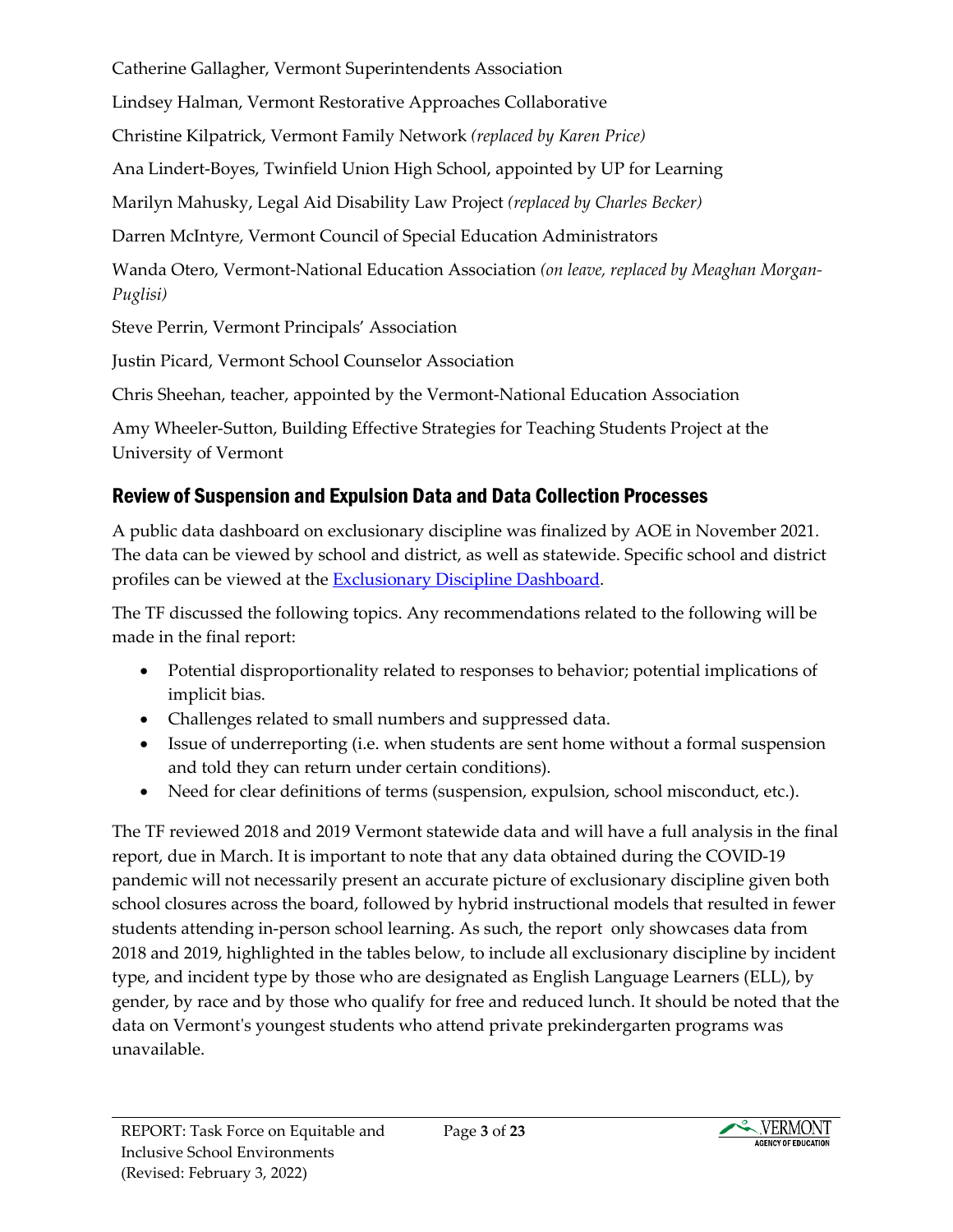## **Data**

2018 and 2019 data tables below are broken down by incident counts, and the count as a percentage of Vermont's student population. Additional information and definitions can be found on the [Vermont Education Dashboard.](https://education.vermont.gov/content/vermont-education-dashboard-exclusionary-discipline)

**Please note:** asterisks represent a number that is suppressed to report in order to protect student privacy under the Federal Educational Rights and Privacy Act of 1974 (FERPA).

#### 2018 Data

|                                        | <b>Incident Count</b> | % Student Population |
|----------------------------------------|-----------------------|----------------------|
| <b>School Conduct/Policy Violation</b> | 3560                  | $\overline{2}$       |
| <b>Fighting</b>                        | 665                   | 01                   |
| Alcohol Sale/Use                       | 79                    | $\boldsymbol{0}$     |
| Assault/Battery                        | 249                   | $\pmb{0}$            |
| <b>Bullying</b>                        | 229                   | $\bf{0}$             |
| <b>Burglary</b>                        | 44                    | 0                    |
| Danger to Self/Other                   | 39                    | $\pmb{0}$            |
| <b>Disorderly Conduct</b>              | 137                   | $\bf{0}$             |
| <b>Domestic Assault</b>                | 413                   | $\bf{0}$             |
| <b>Drugs</b>                           | 351                   | $\bf{0}$             |
| Harassment                             | 352                   | $\bf{0}$             |
| <b>Hazing</b>                          | $\pmb{0}$             | $\bf{0}$             |
| Lewd/Lascivious Conduct                | 16                    | $\boldsymbol{0}$     |
| <b>Property Damage</b>                 | 49                    | $\bf{0}$             |
| <b>School Threat</b>                   | 19                    | $\bf{0}$             |
| Threat/<br>Intimidation                | 451                   | $\bf{0}$             |
| <b>Tobacco</b>                         | 278                   | $\pmb{0}$            |
| <b>Unlawful Restraint</b>              | $\bf{0}$              | $\bf{0}$             |
| Vandalism                              | 37                    | 0                    |

#### 2018 Incidents – All Students

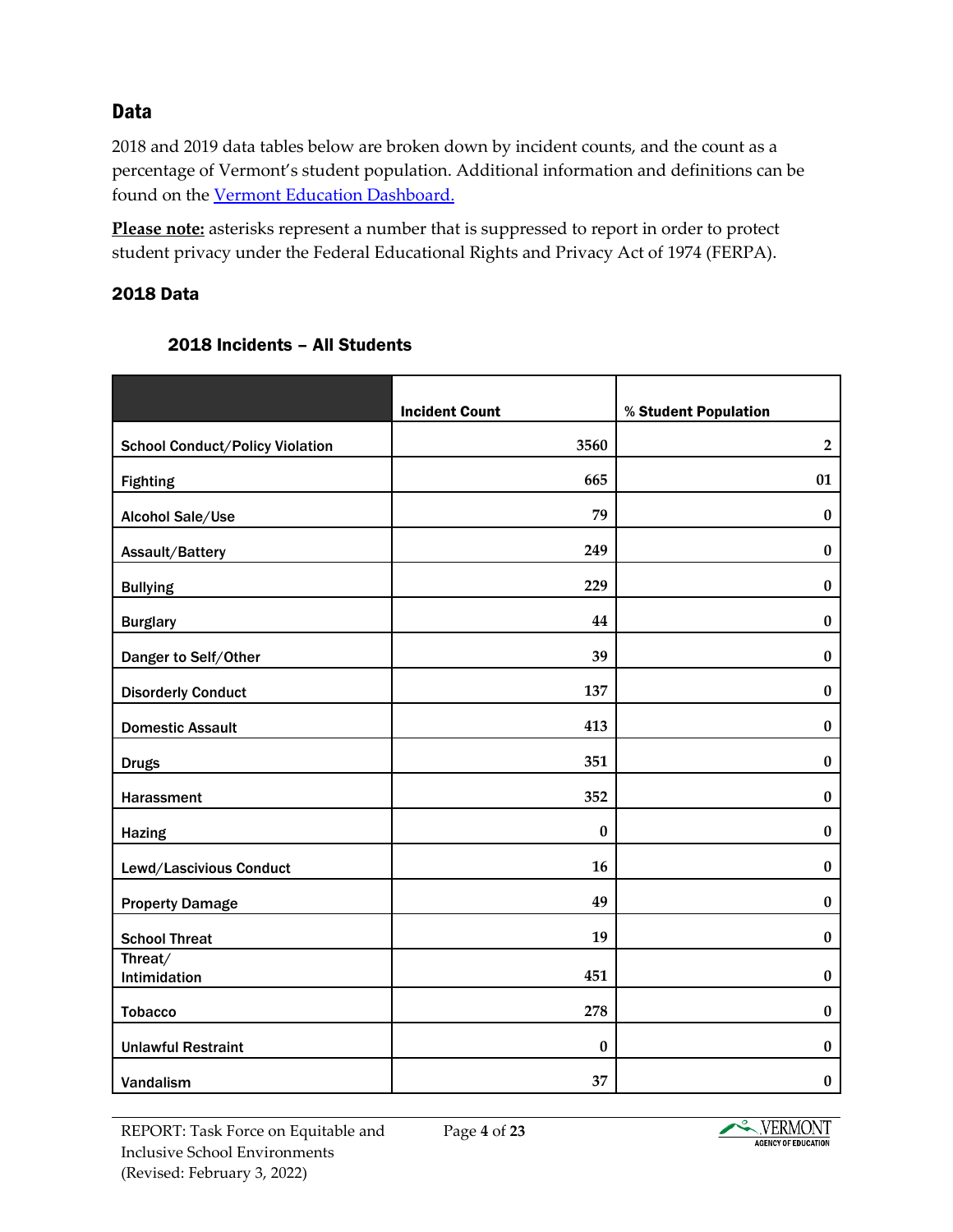|                               | <b>Incident Count</b> | % Student Population |
|-------------------------------|-----------------------|----------------------|
| <b>Weapons Possession</b>     | 111                   | $\bf{0}$             |
| Arson                         | ×                     | $\ast$               |
| Robbery                       | ×                     | $\ast$               |
| <b>Sexual Assault/Battery</b> | ×                     | $\ast$               |
| <b>Stalking</b>               | ÷                     | $\ast$               |
| <b>Trespassing</b>            | ×.                    | $\ast$               |

## 2018 Incidents – English Language Learner Breakdown

|                                           | <b>ELL (Count)</b> | <b>Not ELL (count)</b> | Not ELL (%<br><b>Student Pop.)</b> | Not ELL (%<br><b>Student Pop.)</b> |
|-------------------------------------------|--------------------|------------------------|------------------------------------|------------------------------------|
| <b>School Conduct/Policy</b><br>Violation | 21                 | 3539                   | $\bf{0}$                           | $\mathbf{2}$                       |
| <b>Fighting</b>                           | 39                 | 626                    | $\bf{0}$                           | $\mathbf{1}$                       |
| Alcohol Sale/Use                          | 79                 | $\mathbf{0}$           | $\bf{0}$                           | $\bf{0}$                           |
| Assault/Battery                           | 12                 | 237                    | $\bf{0}$                           | $\bf{0}$                           |
| <b>Bullying</b>                           | $\star$            | ×.                     | $\star$                            | ×                                  |
| <b>Burglary</b>                           | $\pmb{0}$          | 44                     | $\bf{0}$                           | $\bf{0}$                           |
| Danger to Self/Other                      | $\bf{0}$           | 39                     | $\bf{0}$                           | $\bf{0}$                           |
| <b>Disorderly Conduct</b>                 | ×                  | ×                      | ×                                  | $\star$                            |
| <b>Domestic Assault</b>                   | ×                  | ×.                     | ×                                  | ×                                  |
| <b>Drugs</b>                              | ×                  | ×                      | ×                                  | $\star$                            |
| Harassment                                | $\star$            | ×                      | ×                                  | ×                                  |
| <b>Hazing</b>                             | $\boldsymbol{0}$   | $\bf{0}$               | $\bf{0}$                           | $\pmb{0}$                          |
| Lewd/Lascivious Conduct                   | $\bf{0}$           | 16                     | $\bf{0}$                           | $\boldsymbol{0}$                   |
| <b>Property Damage</b>                    | $\bf{0}$           | 49                     | $\bf{0}$                           | $\bf{0}$                           |
| <b>School Threat</b>                      | ×                  | ×.                     | ×                                  | ×                                  |
| Threat/ Intimidation                      | 18                 | 433                    | $\bf{0}$                           | $\bf{0}$                           |
| <b>Tobacco</b>                            | $\ast$             | ×.                     | ×.                                 | ×                                  |
| <b>Unlawful Restraint</b>                 | $\bf{0}$           | $\bf{0}$               | $\bf{0}$                           | $\pmb{0}$                          |
| Vandalism                                 | ×                  | *                      | ×.                                 | $\ast$                             |

REPORT: Task Force on Equitable and Inclusive School Environments (Revised: February 3, 2022)

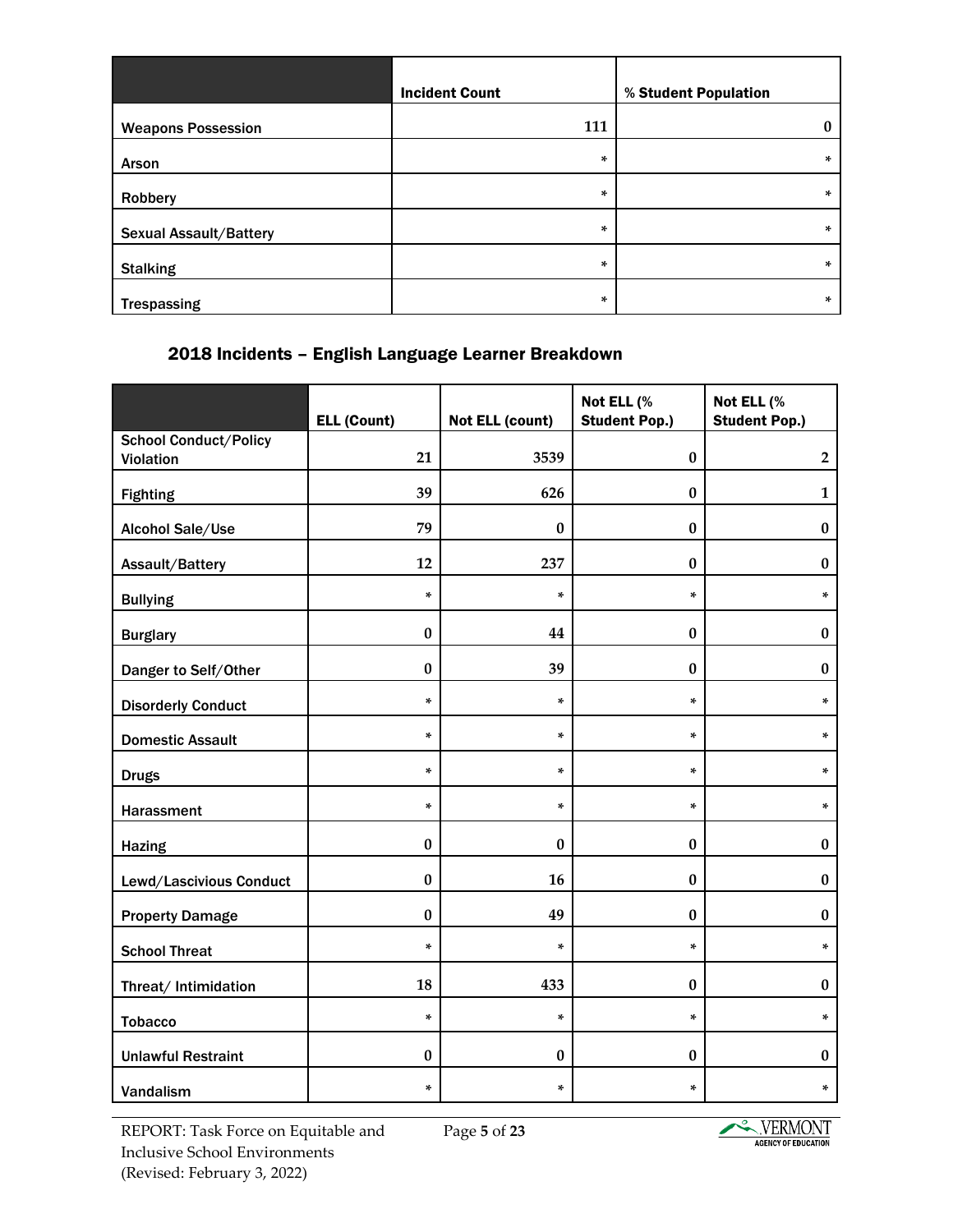|                               | <b>ELL (Count)</b> | <b>Not ELL (count)</b> | Not ELL (%<br><b>Student Pop.)</b> | Not ELL (%<br><b>Student Pop.)</b> |
|-------------------------------|--------------------|------------------------|------------------------------------|------------------------------------|
| <b>Weapons Possession</b>     | ×.                 | ×                      | ×.                                 | *                                  |
| Arson                         | ×.                 | ×.                     | ×.                                 | $\ast$                             |
| Robbery                       | ×                  | ×                      | ×.                                 | $\ast$                             |
| <b>Sexual Assault/Battery</b> | ×.                 | ×                      | ×.                                 | $\ast$                             |
| <b>Stalking</b>               | ×.                 | ×                      | *                                  | $\ast$                             |
| <b>Trespassing</b>            | ×                  | ×                      | *                                  | $\ast$                             |

## 2018 Incidents – Gender Breakdown

|                              | <b>Male (Count)</b> | <b>Female (Count)</b> | Male (% student<br>pop.) | Female (%<br>student pop.) |
|------------------------------|---------------------|-----------------------|--------------------------|----------------------------|
| <b>School Conduct/Policy</b> |                     |                       |                          |                            |
| Violation                    | 2577                | 983                   | $\overline{2}$           | $\mathbf{1}$               |
| <b>Fighting</b>              | 527                 | 138                   | $\bf{0}$                 | $\bf{0}$                   |
| Alcohol Sale/Use             | 51                  | 28                    | $\bf{0}$                 | $\bf{0}$                   |
| Assault/Battery              | 205                 | 44                    | $\bf{0}$                 | $\pmb{0}$                  |
| <b>Bullying</b>              | 165                 | 64                    | $\bf{0}$                 | $\bf{0}$                   |
| <b>Burglary</b>              | 32                  | 12                    | $\bf{0}$                 | $\bf{0}$                   |
| Danger to Self/Other         | 26                  | 13                    | $\bf{0}$                 | $\bf{0}$                   |
| <b>Disorderly Conduct</b>    | 108                 | 29                    | $\bf{0}$                 | $\boldsymbol{0}$           |
| <b>Domestic Assault</b>      | 266                 | 147                   | $\bf{0}$                 | $\bf{0}$                   |
| <b>Drugs</b>                 | 235                 | 116                   | $\bf{0}$                 | $\bf{0}$                   |
| Harassment                   | 309                 | 43                    | $\bf{0}$                 | $\bf{0}$                   |
| <b>Hazing</b>                | $\bf{0}$            | $\bf{0}$              | $\bf{0}$                 | $\bf{0}$                   |
| Lewd/Lascivious Conduct      | ×                   | ×.                    | ×.                       | ×                          |
| <b>Property Damage</b>       | 42                  | ×                     | $\bf{0}$                 | ×                          |
| <b>School Threat</b>         | 18                  | ×.                    | $\bf{0}$                 | ×                          |
| Threat/ Intimidation         | 353                 | 98                    | $\bf{0}$                 | $\bf{0}$                   |
| <b>Tobacco</b>               | 213                 | 65                    | $\bf{0}$                 | $\bf{0}$                   |
| <b>Unlawful Restraint</b>    | $\bf{0}$            | $\bf{0}$              | $\bf{0}$                 | $\bf{0}$                   |
| Vandalism                    | 31                  | ×.                    | $\bf{0}$                 | ×.                         |

REPORT: Task Force on Equitable and Inclusive School Environments (Revised: February 3, 2022)

Page **6** of **23**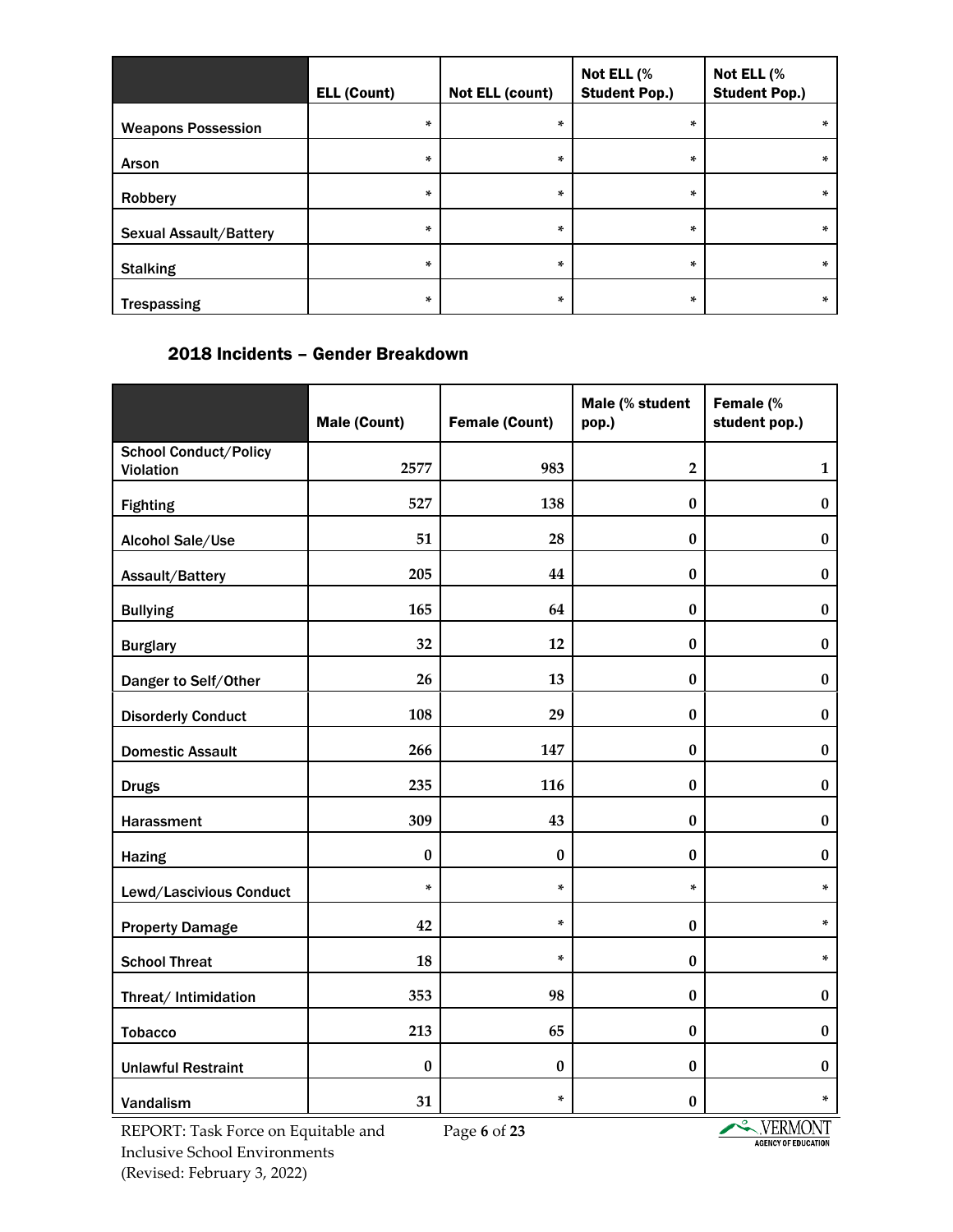|                               | <b>Male (Count)</b> | <b>Female (Count)</b> | Male (% student<br>pop.) | Female (%<br>student pop.) |
|-------------------------------|---------------------|-----------------------|--------------------------|----------------------------|
| <b>Weapons Possession</b>     | 91                  | 20                    | $\bf{0}$                 | U                          |
| Arson                         | ×                   | 0                     | ×                        | 0                          |
| Robbery                       | ×                   | ×.                    | ×                        | ×                          |
| <b>Sexual Assault/Battery</b> | *                   | ×                     | ×                        | ×                          |
| <b>Stalking</b>               | *                   | 0                     | ×                        |                            |
| <b>Trespassing</b>            | U                   | *                     | v                        | ×                          |

### 2018 Incidents – Race Breakdown (Part 1 – Incident Count)

|                                                  | AI/NA        | Asian    | <b>Black</b> | Hispanic     | Multi-<br>racial | NH/PI    | White     |
|--------------------------------------------------|--------------|----------|--------------|--------------|------------------|----------|-----------|
| <b>School Conduct/Policy</b><br><b>Violation</b> | $\ast$       | 25       | 103          | 83           | 125              | ×        | 524       |
| <b>Fighting</b>                                  | ×.           | 17       | 53           | $\star$      | 51               | ×.       | 428       |
| Alcohol Sale/Use                                 | $\bf{0}$     | ×.       | ×.           | $\ast$       | $\bf{0}$         | $\bf{0}$ | ×.        |
| Assault/Battery                                  | $\star$      | ×.       | 15           | $\ast$       | $\star$          | $\bf{0}$ | 218       |
| <b>Bullying</b>                                  | $\bf{0}$     | $\star$  | 15           | $\ast$       | $\star$          | $\bf{0}$ | 203       |
| <b>Burglary</b>                                  | $\bf{0}$     | ×.       | ×.           | $\bf{0}$     | ×.               | $\bf{0}$ | ×         |
| Danger to Self/Other                             | $\bf{0}$     | $\bf{0}$ | ×            | $\bf{0}$     | ×                | $\bf{0}$ | ×.        |
| <b>Disorderly Conduct</b>                        | $\bf{0}$     | $\bf{0}$ | ×            | $\star$      | ×.               | ×        | 125       |
| <b>Domestic Assault</b>                          | $\mathbf{0}$ | $\bf{0}$ | 20           | $\star$      | $\star$          | $\bf{0}$ | 378       |
| <b>Drugs</b>                                     | $\bf{0}$     | ×.       | ×.           | ×.           | ×.               | ×        | 331       |
| Harassment                                       | $\star$      | ×        | 12           | ×.           | $\star$          | $\bf{0}$ | 319       |
| <b>Hazing</b>                                    | $\mathbf{0}$ | $\bf{0}$ | $\bf{0}$     | $\bf{0}$     | $\bf{0}$         | $\bf{0}$ | $\bf{0}$  |
| Lewd/Lascivious Conduct                          | $\bf{0}$     | $\bf{0}$ | ×            | $\star$      | $\star$          | $\bf{0}$ | ×.        |
| <b>Property Damage</b>                           | $\bf{0}$     | $\bf{0}$ | ×            | ×.           | ×                | $\bf{0}$ | ×.        |
| <b>School Threat</b>                             | $\bf{0}$     | ×        | $\bf{0}$     | ×.           | $\bf{0}$         | $\bf{0}$ | ×.        |
| Threat/ Intimidation                             | $\ast$       | ×        | 42           | $\star$      | 37               | $\bf{0}$ | 353       |
| <b>Tobacco</b>                                   | ×.           | ×        | $\ast$       | $\star$      | ×.               | $\bf{0}$ | 260       |
| <b>Unlawful Restraint</b>                        | $\mathbf{0}$ | $\bf{0}$ | $\mathbf{0}$ | $\mathbf{0}$ | $\bf{0}$         | $\bf{0}$ | $\pmb{0}$ |

REPORT: Task Force on Equitable and Inclusive School Environments (Revised: February 3, 2022)

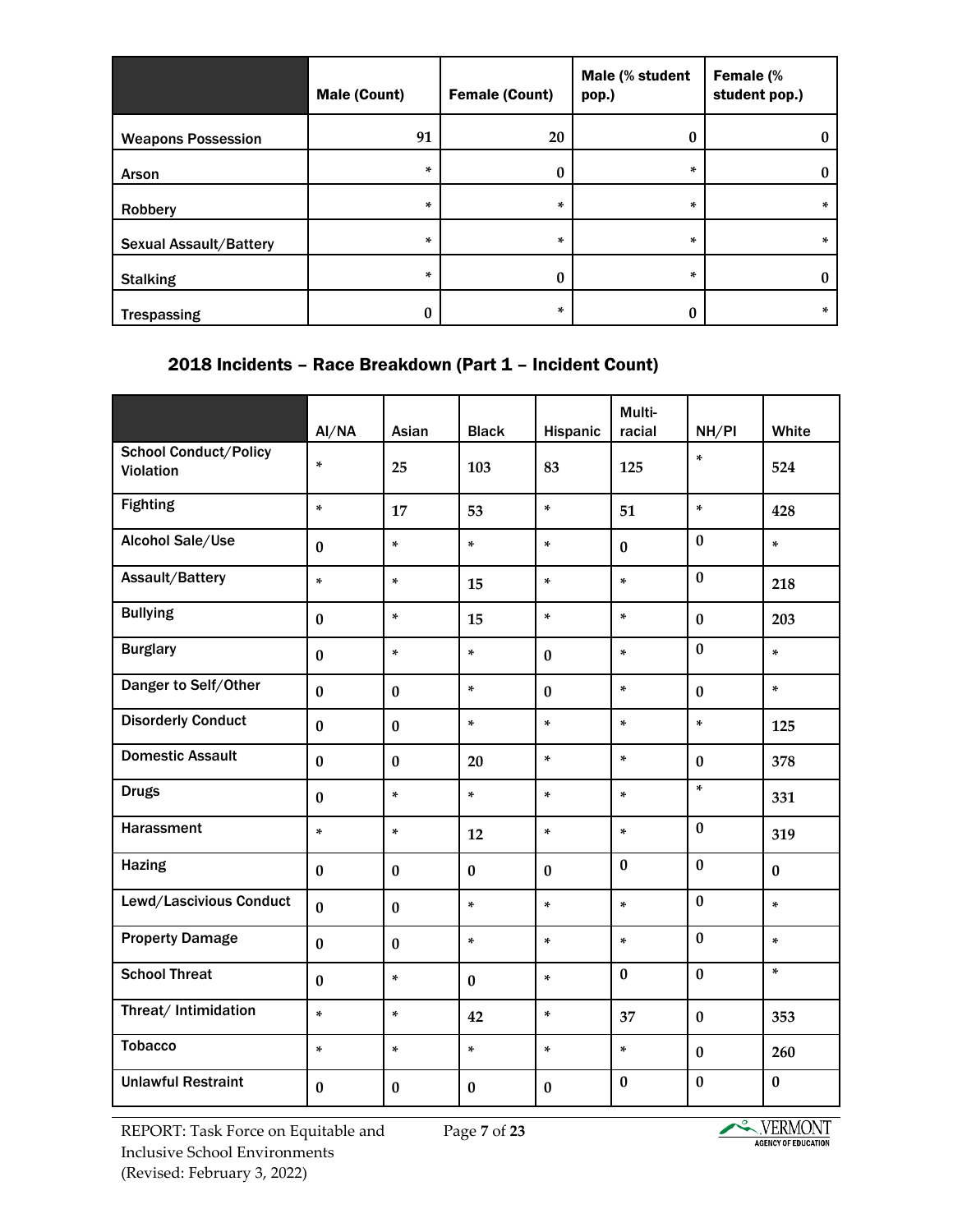|                               | AI/NA        | Asian            | <b>Black</b> | Hispanic     | Multi-<br>racial | NH/PI            | White   |
|-------------------------------|--------------|------------------|--------------|--------------|------------------|------------------|---------|
| Vandalism                     | $\bf{0}$     | $\boldsymbol{0}$ | ×            | $\mathbf{0}$ | ×                | $\bf{0}$         | ×       |
| <b>Weapons Possession</b>     | $\bf{0}$     | ×                | ×            | $\bf{0}$     | $\ast$           | $\bf{0}$         | $\ast$  |
| Arson                         | ÷            | ×                | ×            | $\star$      | $\ast$           | ×                | ×       |
| Robbery                       | ÷            | ×                | ×            | $\ast$       | ×                | ×                | ×       |
| <b>Sexual Assault/Battery</b> | $\mathbf{0}$ | $\boldsymbol{0}$ | ×            | $\mathbf{0}$ | $\boldsymbol{0}$ | $\bf{0}$         | $\star$ |
| <b>Stalking</b>               | ×.           | ×                | ×            | ×.           | ×                | ×                | ×       |
| <b>Trespassing</b>            | 0            | $\boldsymbol{0}$ | $\bf{0}$     | $\bf{0}$     | $\mathbf{0}$     | $\boldsymbol{0}$ | ×       |

## 2018 Incidents – Race Breakdown (Part 2 – Percent Student Population)

|                                                  | AI/NA    | Asian     | <b>Black</b> | Hispanic | Multi-<br>racial | NH/PI        | White     |
|--------------------------------------------------|----------|-----------|--------------|----------|------------------|--------------|-----------|
| <b>School Conduct/Policy</b><br><b>Violation</b> | $\ast$   | $\bf{0}$  | $\pmb{0}$    | $\bf{0}$ | $\bf{0}$         | ×.           | $\pmb{0}$ |
| <b>Fighting</b>                                  | $\ast$   | $\bf{0}$  | $\bf{0}$     | ×.       | $\bf{0}$         | ×.           | $\pmb{0}$ |
| Alcohol Sale/Use                                 | $\bf{0}$ | $\star$   | $\ast$       | ×        | $\bf{0}$         | $\bf{0}$     | ×.        |
| Assault/Battery                                  | $\ast$   | ×.        | $\bf{0}$     | ×.       | ×.               | $\bf{0}$     | $\pmb{0}$ |
| <b>Bullying</b>                                  | $\bf{0}$ | ×.        | $\bf{0}$     | ×.       | ÷                | $\mathbf{0}$ | $\bf{0}$  |
| <b>Burglary</b>                                  | $\bf{0}$ | ×.        | ×.           | $\bf{0}$ | ×                | $\bf{0}$     | $\star$   |
| Danger to Self/Other                             | $\bf{0}$ | $\bf{0}$  | ×            | $\bf{0}$ | ×                | $\bf{0}$     | ×.        |
| <b>Disorderly Conduct</b>                        | $\bf{0}$ | $\bf{0}$  | ×.           | ×.       | $\ast$           | $\bf{0}$     | $\bf{0}$  |
| <b>Domestic Assault</b>                          | $\bf{0}$ | $\bf{0}$  | $\pmb{0}$    | ×.       | ×.               | $\bf{0}$     | $\pmb{0}$ |
| <b>Drugs</b>                                     | $\bf{0}$ | $\star$   | $\ast$       | ×.       | ×.               | ×.           | $\pmb{0}$ |
| Harassment                                       | $\ast$   | ×.        | $\bf{0}$     | ×.       | ×.               | $\bf{0}$     | $\pmb{0}$ |
| <b>Hazing</b>                                    | $\bf{0}$ | $\pmb{0}$ | $\bf{0}$     | $\bf{0}$ | $\bf{0}$         | $\bf{0}$     | $\pmb{0}$ |
| Lewd/Lascivious Conduct                          | $\bf{0}$ | $\bf{0}$  | $\ast$       | ×.       | $\star$          | $\bf{0}$     | $\star$   |
| <b>Property Damage</b>                           | $\bf{0}$ | $\pmb{0}$ | ×.           | ×.       | ×.               | $\bf{0}$     | ×.        |
| <b>School Threat</b>                             | $\bf{0}$ | ×.        | $\pmb{0}$    | ×.       | $\bf{0}$         | $\bf{0}$     | ×.        |
| Threat/<br>Intimidation                          | $\star$  | ×.        | $\bf{0}$     | ÷        | $\bf{0}$         | $\bf{0}$     | $\bf{0}$  |
| <b>Tobacco</b>                                   | $\ast$   | ×.        | ×.           | ×.       | ×.               | $\mathbf{0}$ | $\bf{0}$  |
| <b>Unlawful Restraint</b>                        | $\bf{0}$ | $\bf{0}$  | $\bf{0}$     | $\bf{0}$ | $\bf{0}$         | $\bf{0}$     | $\pmb{0}$ |

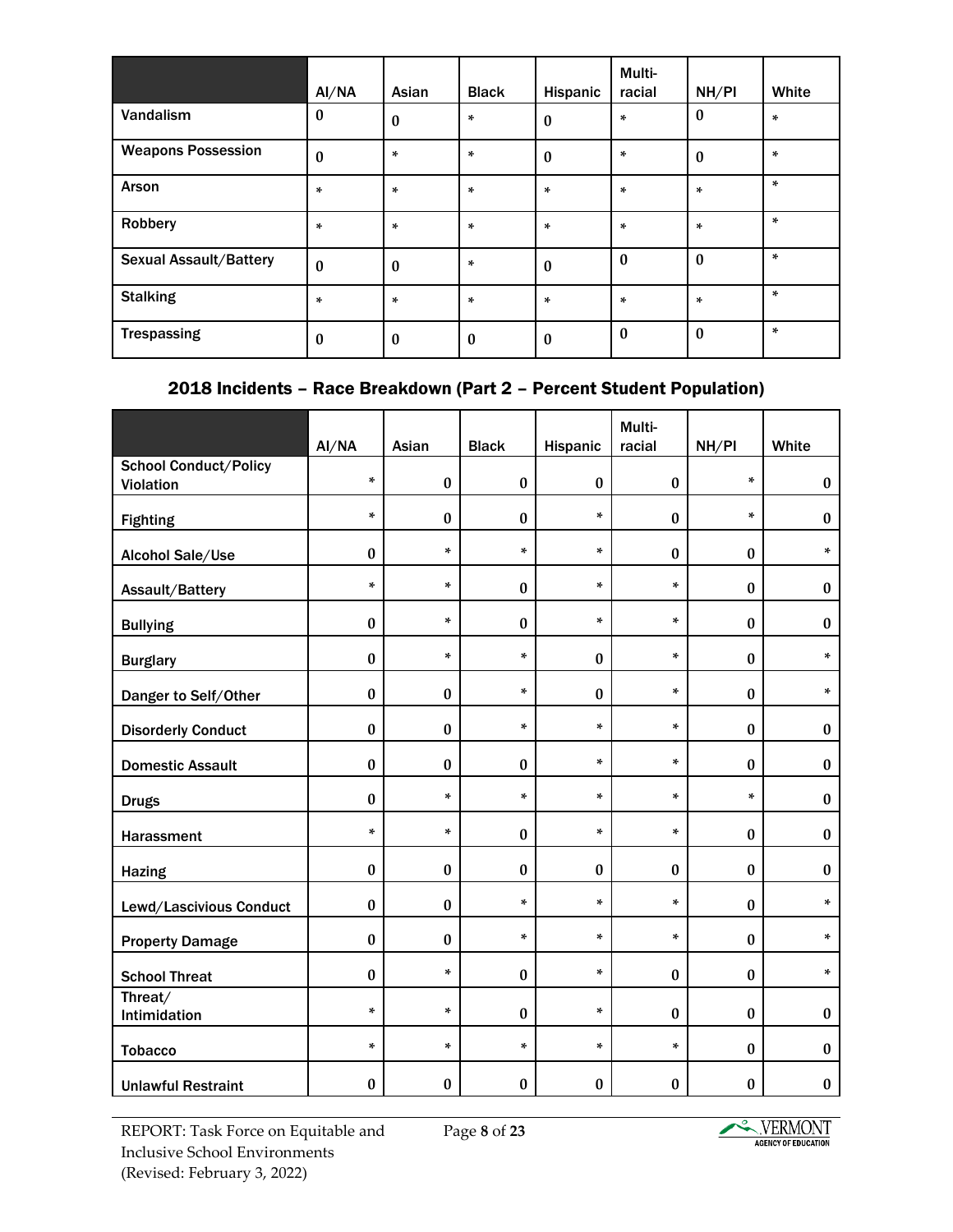|                               | AI/NA    | Asian    | <b>Black</b>     | Hispanic         | Multi-<br>racial | NH/PI            | White    |
|-------------------------------|----------|----------|------------------|------------------|------------------|------------------|----------|
| Vandalism                     | $\bf{0}$ | $\bf{0}$ | ×.               | $\boldsymbol{0}$ | ×                | $\boldsymbol{0}$ | $\ast$   |
| <b>Weapons Possession</b>     | $\bf{0}$ | ×.       | ×.               | 0                | ×                | $\boldsymbol{0}$ | $\ast$   |
| Arson                         | $\ast$   | ×        | *                | ×.               | ×                | ×.               | $\ast$   |
| Robbery                       | $\ast$   | $\star$  | ×.               | ×                | *                | $\ast$           | $\ast$   |
| <b>Sexual Assault/Battery</b> | $\bf{0}$ | 0        | *                | $\bf{0}$         | $\bf{0}$         | $\boldsymbol{0}$ | $\ast$   |
| <b>Stalking</b>               | ×        | ×        | ×.               | ×                | ×                | $\ast$           | $\ast$   |
| <b>Trespassing</b>            | $\bf{0}$ | 0        | $\boldsymbol{0}$ | $\bf{0}$         | $\bf{0}$         | $\bf{0}$         | $\bf{0}$ |

#### 2018 Incidents – Free and Reduced Lunch Breakdown

|                                    | <b>FRL</b><br>Eligible<br>(Count) | Non-<br>Eligible<br>(Count) | Reduced<br>(Count) | <b>Declined</b><br>(Count) | <b>FRL</b><br>Eligible<br>(%) | Non-<br>Eligible<br>(%) | Reduced<br>(%) | <b>Declined</b><br>(%) |
|------------------------------------|-----------------------------------|-----------------------------|--------------------|----------------------------|-------------------------------|-------------------------|----------------|------------------------|
| School Conduct/Policy<br>Violation | 2147                              | 1087                        | 316                | 14                         | $\mathbf{1}$                  | $\mathbf{1}$            | $\pmb{0}$      | $\bf{0}$               |
| <b>Fighting</b>                    | 331                               | 260                         | $\ast$             | $\ast$                     | $\pmb{0}$                     | $\pmb{0}$               | *              | *                      |
| Alcohol Sale/Use                   | 30                                | 35                          | $\ast$             | $\ast$                     | $\pmb{0}$                     | $\pmb{0}$               | *              | $\ast$                 |
| Assault/Battery                    | 136                               | 80                          | $\ast$             | *                          | $\pmb{0}$                     | $\pmb{0}$               | *              | $\ast$                 |
| <b>Bullying</b>                    | 112                               | 82                          | $\ast$             | $\ast$                     | $\pmb{0}$                     | $\pmb{0}$               | *              | $\ast$                 |
| <b>Burglary</b>                    | 23                                | $\ast$                      | *                  | $\pmb{0}$                  | $\pmb{0}$                     | *                       | *              | $\pmb{0}$              |
| Danger to Self/Other               | 22                                | *                           | *                  | $\pmb{0}$                  | $\pmb{0}$                     | ×                       | *              | $\bf{0}$               |
| <b>Disorderly Conduct</b>          | 81                                | $\ast$                      | $\ast$             | $\pmb{0}$                  | $\bf{0}$                      | *                       | ×.             | $\pmb{0}$              |
| <b>Domestic Assault</b>            | 229                               | 125                         | $\ast$             | $\ast$                     | $\pmb{0}$                     | $\pmb{0}$               | *              | $\ast$                 |
| <b>Drugs</b>                       | 152                               | 154                         | 34                 | 11                         | $\pmb{0}$                     | $\pmb{0}$               | $\pmb{0}$      | $\boldsymbol{0}$       |
| Harassment                         | 193                               | 118                         | $\ast$             | *                          | $\pmb{0}$                     | $\pmb{0}$               | *              | $\ast$                 |

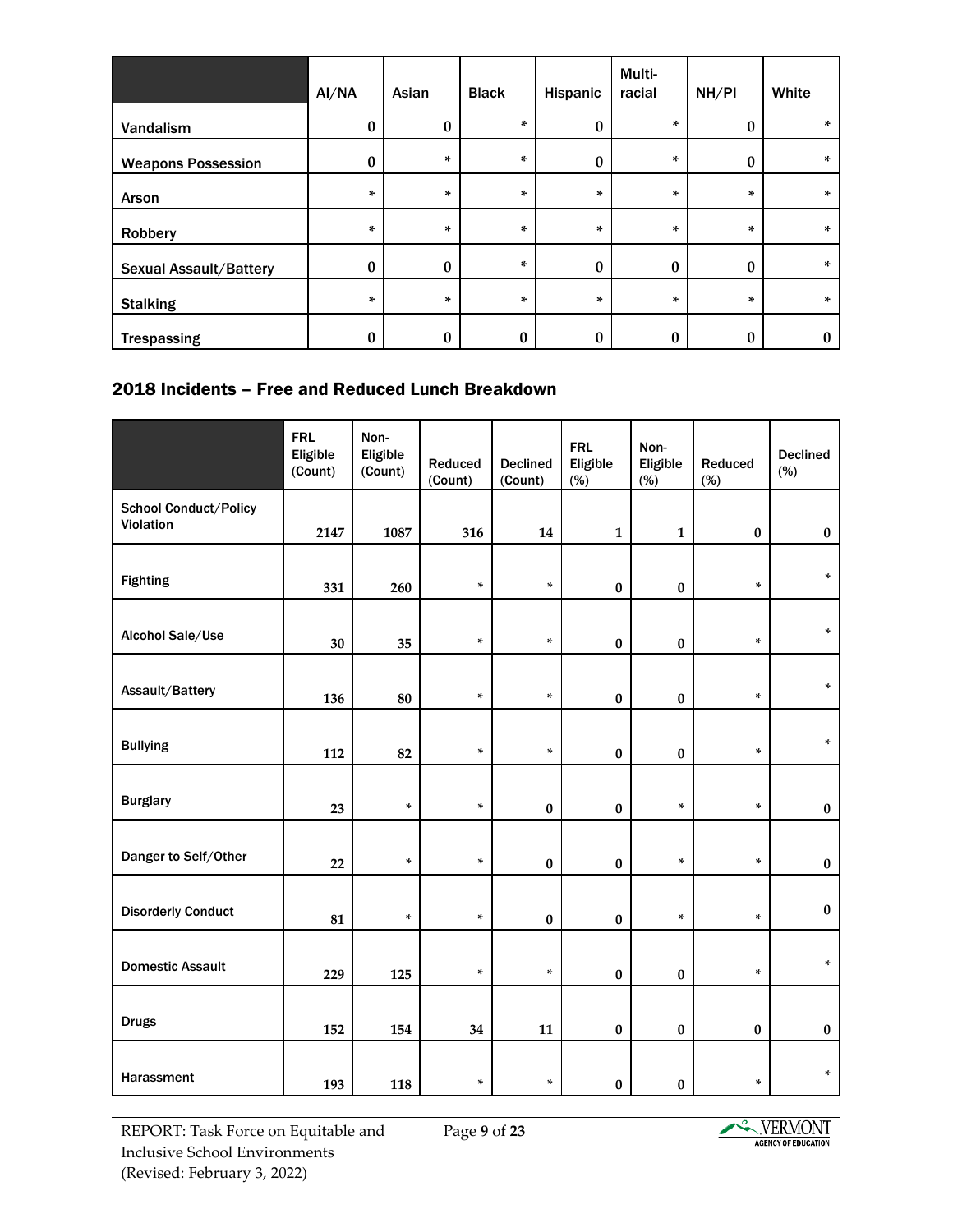|                           | <b>FRL</b><br>Eligible<br>(Count) | Non-<br>Eligible<br>(Count) | Reduced<br>(Count) | <b>Declined</b><br>(Count) | <b>FRL</b><br>Eligible<br>(%) | Non-<br>Eligible<br>(%) | Reduced<br>(%) | <b>Declined</b><br>(%) |
|---------------------------|-----------------------------------|-----------------------------|--------------------|----------------------------|-------------------------------|-------------------------|----------------|------------------------|
|                           |                                   |                             |                    |                            |                               |                         |                |                        |
| Hazing                    | $\pmb{0}$                         | $\pmb{0}$                   | $\pmb{0}$          | $\pmb{0}$                  | $\pmb{0}$                     | $\pmb{0}$               | $\pmb{0}$      | $\pmb{0}$              |
| Lewd/Lascivious Conduct   | $\ast$                            | $\ast$                      | $\ast$             | $\pmb{0}$                  | *                             | $\ast$                  | $\ast$         | $\pmb{0}$              |
| <b>Property Damage</b>    | $\ast$                            | 21                          | *                  | $\pmb{0}$                  | *                             | $\pmb{0}$               | *              | $\pmb{0}$              |
| <b>School Threat</b>      | $\ast$                            | $\ast$                      | *                  | $\pmb{0}$                  | *                             | $\ast$                  | *              | $\pmb{0}$              |
| Threat/                   |                                   |                             |                    |                            |                               |                         |                |                        |
| Intimidation              | 272                               | 114                         | *                  | 21                         | $\pmb{0}$                     | $\pmb{0}$               | $\ast$         | $\pmb{0}$              |
|                           |                                   |                             |                    |                            |                               |                         |                |                        |
| <b>Tobacco</b>            | 131                               | 109                         | 17                 | 21                         | $\bf{0}$                      | $\pmb{0}$               | $\pmb{0}$      | $\pmb{0}$              |
| <b>Unlawful Restraint</b> | $\pmb{0}$                         | $\pmb{0}$                   | $\pmb{0}$          | $\pmb{0}$                  | $\pmb{0}$                     | $\pmb{0}$               | $\pmb{0}$      | $\pmb{0}$              |
| Vandalism                 | 20                                | $\ast$                      | $\ast$             | *                          | $\pmb{0}$                     | $\ast$                  | *              | $\ast$                 |
|                           |                                   |                             |                    |                            |                               |                         |                |                        |
| <b>Weapons Possession</b> | 69                                | $\ast$                      | $\ast$             | $\pmb{0}$                  | $\pmb{0}$                     | $\ast$                  | $\ast$         | $\pmb{0}$              |
| Arson                     | $\ast$                            | $\ast$                      | $\ast$             | $\ast$                     | $\ast$                        | $\ast$                  | *              | $\ast$                 |
| Robbery                   | $\ast$                            | $\ast$                      | $\pmb{0}$          | $\pmb{0}$                  | *                             | $\ast$                  | $\pmb{0}$      | $\pmb{0}$              |
|                           |                                   |                             |                    |                            |                               |                         |                |                        |
| Sexual Assault/Battery    | *                                 | $\ast$                      | $\pmb{0}$          | $\pmb{0}$                  | *                             | $\ast$                  | $\pmb{0}$      | $\pmb{0}$              |
| <b>Stalking</b>           | $\ast$                            | *                           | $\ast$             | *                          | *                             | $\ast$                  | $\ast$         | $\ast$                 |
| Trespassing               | *                                 | *                           | *                  | *                          | *                             | $\ast$                  | *              | $\ast$                 |

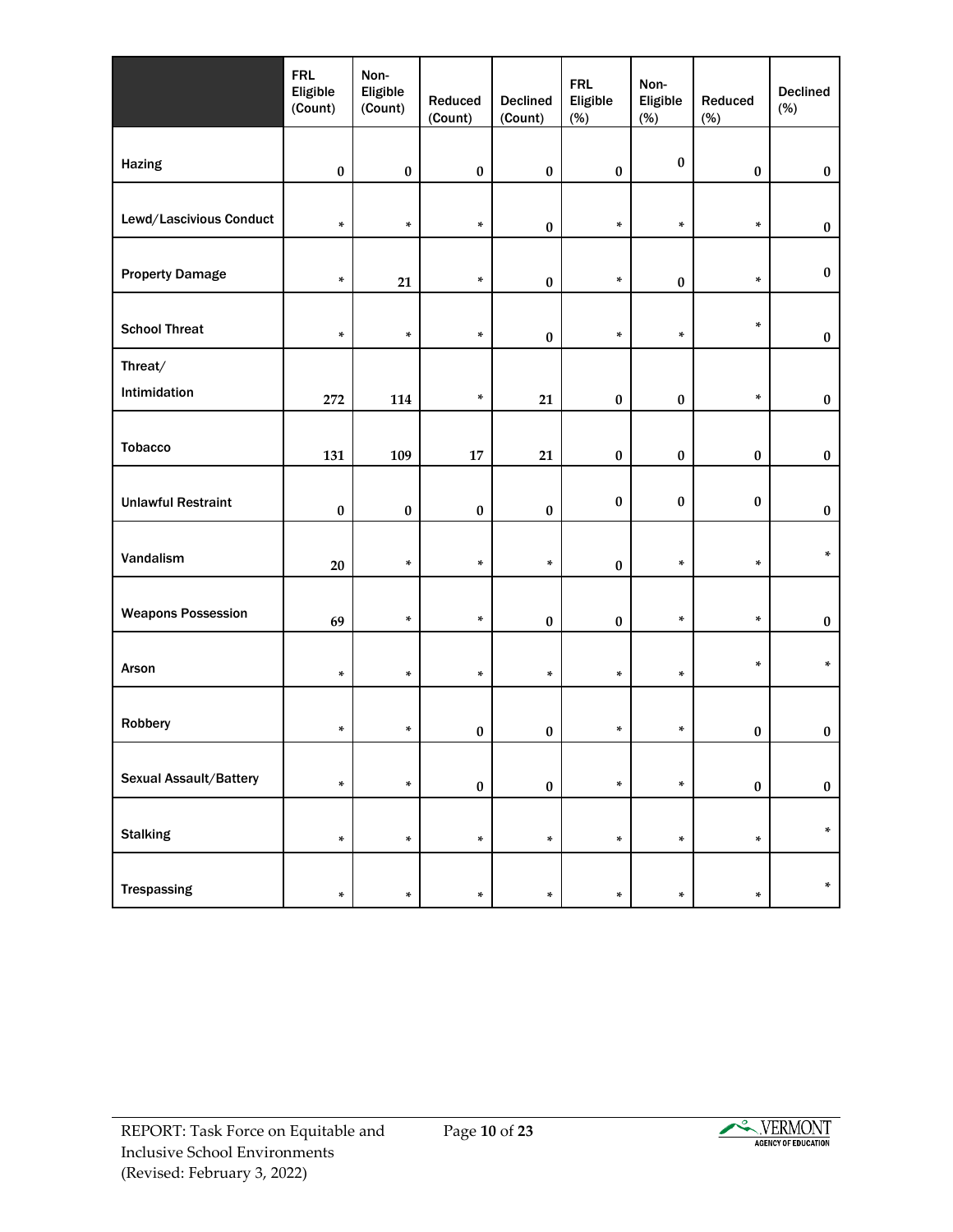#### 2019 Incidents – All Students

| <b>Incident Type</b>                   | <b>Incident Count</b> | % Student Population |
|----------------------------------------|-----------------------|----------------------|
| <b>School Conduct/Policy Violation</b> | 4000                  | $\mathbf{1}$         |
| <b>Fighting</b>                        | 705                   | $\boldsymbol{0}$     |
| <b>Alcohol Sale/Use</b>                | 83                    | $\bf{0}$             |
| Assault/Battery                        | 262                   | $\bf{0}$             |
| <b>Bullying</b>                        | 193                   | $\bf{0}$             |
| <b>Burglary</b>                        | 55                    | $\boldsymbol{0}$     |
| Danger to Self/Other                   | 136                   | $\bf{0}$             |
| <b>Disorderly Conduct</b>              | 556                   | $\bf{0}$             |
| <b>Domestic Assault</b>                | 35                    | $\bf{0}$             |
| <b>Drugs</b>                           | 417                   | $\boldsymbol{0}$     |
| <b>Harassment</b>                      | 278                   | $\bf{0}$             |
| <b>Hazing</b>                          | $\ast$                | ×.                   |
| Lewd/Lascivious Conduct                | 11                    | $\bf{0}$             |
| <b>Property Damage</b>                 | 50                    | $\bf{0}$             |
| <b>School Threat</b>                   | $\star$               | ×.                   |
| Threat/ Intimidation                   | 363                   | $\bf{0}$             |
| <b>Tobacco</b>                         | 511                   | $\bf{0}$             |
| <b>Unlawful Restraint</b>              | $\pmb{0}$             | $\bf{0}$             |
| <b>Vandalism</b>                       | 41                    | $\bf{0}$             |
| <b>Weapons Possession</b>              | 87                    | $\pmb{0}$            |
| <b>Arson</b>                           | $\ast$                | ×                    |
| <b>Robbery</b>                         | $\ast$                | ×                    |
| <b>Sexual Assault/Battery</b>          | $\ast$                | ×.                   |
| <b>Stalking</b>                        | $\ast$                | $\ast$               |
| <b>Trespassing</b>                     | $\ast$                | ×                    |
| Homicide                               | $\pmb{0}$             | $\pmb{0}$            |

REPORT: Task Force on Equitable and Inclusive School Environments (Revised: February 3, 2022)

Page **11** of **23**

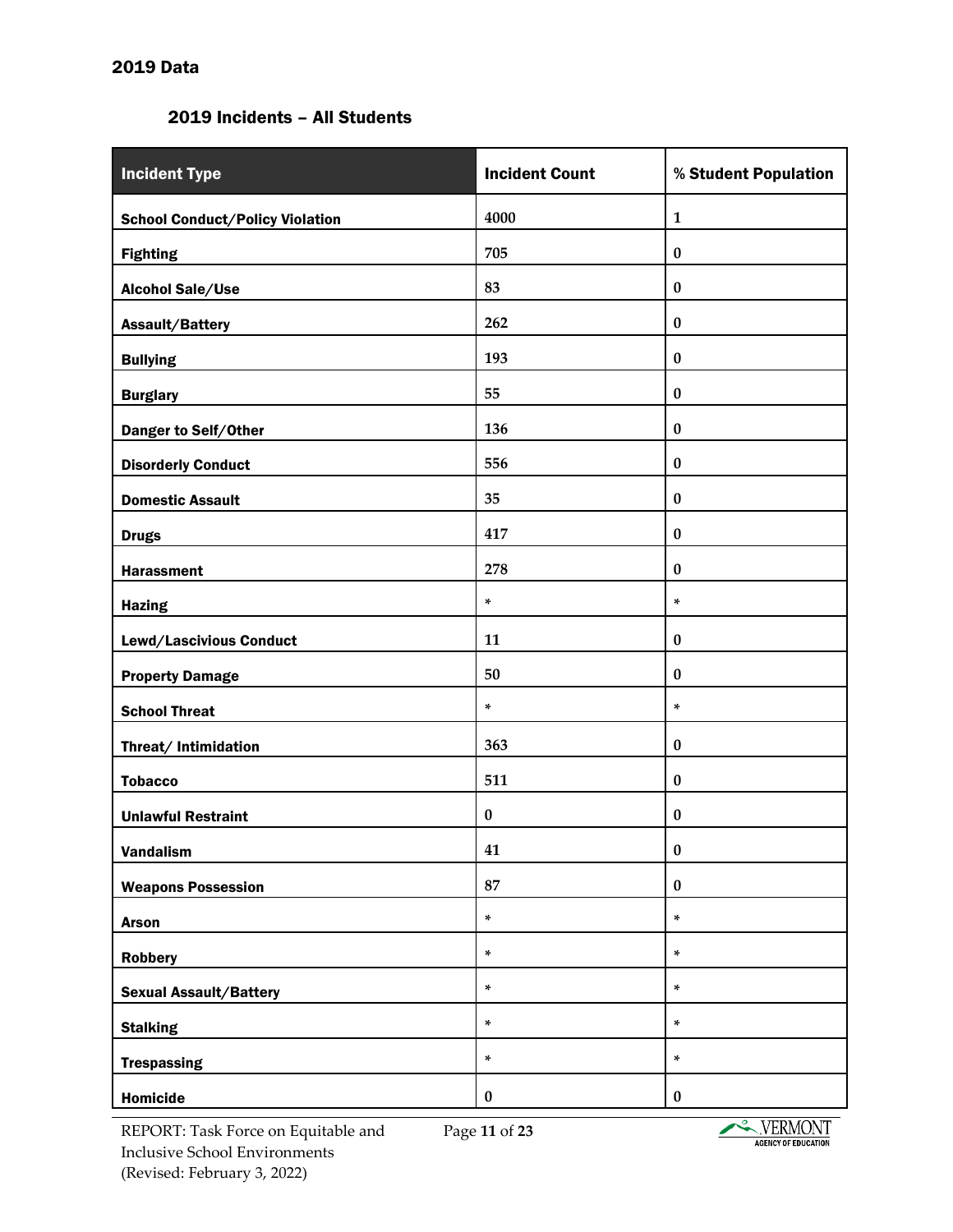| <b>Incident Type</b> | <b>Incident Count</b> | % Student Population |  |
|----------------------|-----------------------|----------------------|--|
| Kidnapping           | $\boldsymbol{0}$      |                      |  |

# 2019 Incidents – English Language Learner Breakdown

| <b>Incident Type</b>                      | <b>ELL (Count)</b> | Not ELL (count) | Not ELL (%<br><b>Student Pop.)</b> | Not ELL (%<br><b>Student Pop.)</b> |
|-------------------------------------------|--------------------|-----------------|------------------------------------|------------------------------------|
| <b>School Conduct/Policy</b><br>Violation | 35                 | 3965            | $\pmb{0}$                          | $\mathbf{1}$                       |
| <b>Fighting</b>                           | 26                 | 679             | $\bf{0}$                           | $\bf{0}$                           |
| Alcohol Sale/Use                          | $\pmb{0}$          | 81              | $\pmb{0}$                          | $\pmb{0}$                          |
| Assault/Battery                           | $\ast$             | 134             | ×.                                 | $\bf{0}$                           |
| <b>Bullying</b>                           | $\ast$             | 183             | $\ast$                             | $\bf{0}$                           |
| <b>Burglary</b>                           | $\bf{0}$           | 55              |                                    |                                    |
| Danger to Self/Other                      | $\ast$             | 134             | $\ast$                             | $\bf{0}$                           |
| <b>Disorderly Conduct</b>                 | $\ast$             | 546             | ×.                                 | $\pmb{0}$                          |
| <b>Domestic Assault</b>                   | $\bf{0}$           | 35              | $\bf{0}$                           | $\bf{0}$                           |
| <b>Drugs</b>                              | $\ast$             | 409             | ×.                                 | $\pmb{0}$                          |
| Harassment                                | $\star$            | 272             | ×.                                 | $\bf{0}$                           |
| <b>Hazing</b>                             | $\pmb{0}$          | $\star$         | $\pmb{0}$                          | ×                                  |
| Lewd/Lascivious Conduct                   | $\pmb{0}$          | 11              | $\bf{0}$                           | $\pmb{0}$                          |
| <b>Property Damage</b>                    | $\star$            | 49              | $\ast$                             | $\pmb{0}$                          |
| <b>School Threat</b>                      | $\bf{0}$           | ×.              | $\bf{0}$                           | ×.                                 |
| Threat/<br>Intimidation                   | $\ast$             | 353             | ×.                                 | $\pmb{0}$                          |
| <b>Tobacco</b>                            | $\ast$             | 509             | $\ast$                             | $\bf{0}$                           |
| <b>Unlawful Restraint</b>                 | $\pmb{0}$          | $\pmb{0}$       | $\pmb{0}$                          | $\pmb{0}$                          |
| Vandalism                                 | $\ast$             | 40              | $\star$                            | $\pmb{0}$                          |
| <b>Weapons Possession</b>                 | $\pmb{0}$          | 87              | $\pmb{0}$                          | $\pmb{0}$                          |
| Arson                                     | $\pmb{0}$          | $\ast$          | $\pmb{0}$                          | $\ast$                             |
| Robbery                                   | $\pmb{0}$          | $\star$         | $\pmb{0}$                          | $\ast$                             |
| Sexual Assault/Battery                    | $\pmb{0}$          | ×.              | $\pmb{0}$                          | ×.                                 |

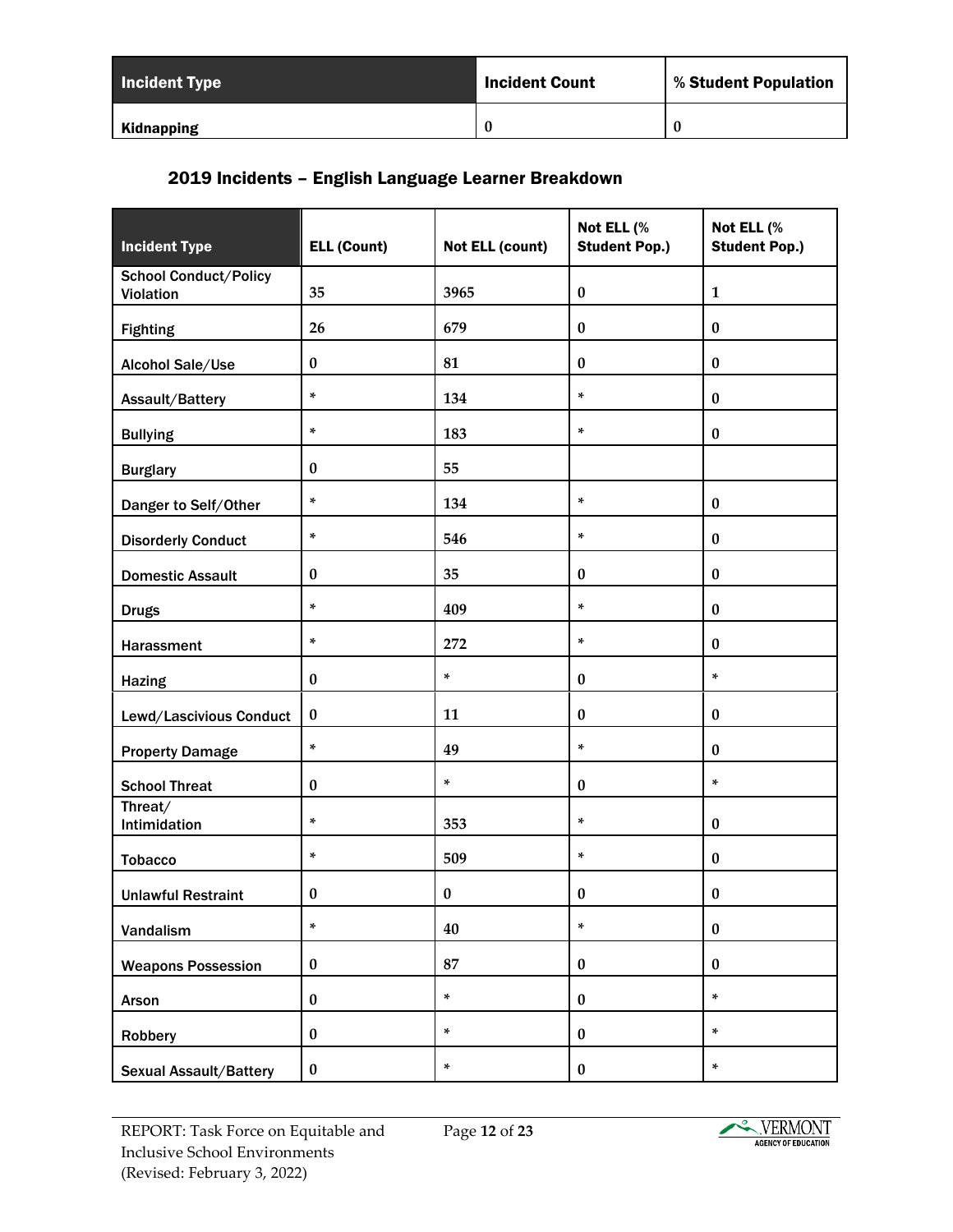| <b>Incident Type</b> | <b>ELL (Count)</b> | Not ELL (count) | Not ELL (%<br><b>Student Pop.)</b> |                  |
|----------------------|--------------------|-----------------|------------------------------------|------------------|
| <b>Stalking</b>      | U                  | ×               | 0                                  | ×                |
| <b>Trespassing</b>   | 0                  | 0               | $\bf{0}$                           | $\bf{0}$         |
| Homicide             | 0                  | 0               | 0                                  | $\boldsymbol{0}$ |
| Kidnapping           | 0                  | 0               | 0                                  | $\boldsymbol{0}$ |

## 2019 Incidents – Gender Breakdown

|                                           | <b>Male (Count)</b> | <b>Female (Count)</b> | Male (% student<br>pop.) | Female (%<br>student pop.) |
|-------------------------------------------|---------------------|-----------------------|--------------------------|----------------------------|
| <b>School Conduct/Policy</b><br>Violation | 2886                | 1114                  | $\mathbf{1}$             | $\mathbf{1}$               |
| <b>Fighting</b>                           | 556                 | 149                   | $\pmb{0}$                | $\pmb{0}$                  |
| Alcohol Sale/Use                          | 44                  | 39                    | $\pmb{0}$                | $\bf{0}$                   |
| Assault/Battery                           | 193                 | 69                    | $\bf{0}$                 | $\bf{0}$                   |
| <b>Bullying</b>                           | 130                 | 63                    | $\bf{0}$                 | $\bf{0}$                   |
| <b>Burglary</b>                           | 40                  | 15                    | $\bf{0}$                 | $\bf{0}$                   |
| Danger to Self/Other                      | 114                 | 22                    | $\pmb{0}$                | $\pmb{0}$                  |
| <b>Disorderly Conduct</b>                 | 429                 | 127                   | $\pmb{0}$                | $\pmb{0}$                  |
| <b>Domestic Assault</b>                   | 28                  | $\ast$                | $\pmb{0}$                | $\star$                    |
| <b>Drugs</b>                              | 250                 | 167                   | $\bf{0}$                 | $\bf{0}$                   |
| Harassment                                | 243                 | 35                    | $\bf{0}$                 | $\bf{0}$                   |
| <b>Hazing</b>                             | ×.                  | $\star$               | ×.                       | $\star$                    |
| Lewd/Lascivious Conduct                   | $0*$                | $\star$               | ×.                       | ×.                         |
| <b>Property Damage</b>                    | 43                  | $\ast$                | $\bf{0}$                 | $\pmb{0}$                  |
| <b>School Threat</b>                      | ×                   | $\star$               | ×.                       | $\star$                    |
| Threat/<br>Intimidation                   | 264                 | 99                    | $\bf{0}$                 | $\pmb{0}$                  |
| <b>Tobacco</b>                            | 335                 | 176                   | $\bf{0}$                 | $\bf{0}$                   |
| <b>Unlawful Restraint</b>                 | $\pmb{0}$           | $\bf{0}$              | $\pmb{0}$                | $\pmb{0}$                  |
| Vandalism                                 | 30                  | 11                    | $\pmb{0}$                | $\pmb{0}$                  |
| <b>Weapons Possession</b>                 | 71                  | 16                    | $\pmb{0}$                | $\pmb{0}$                  |

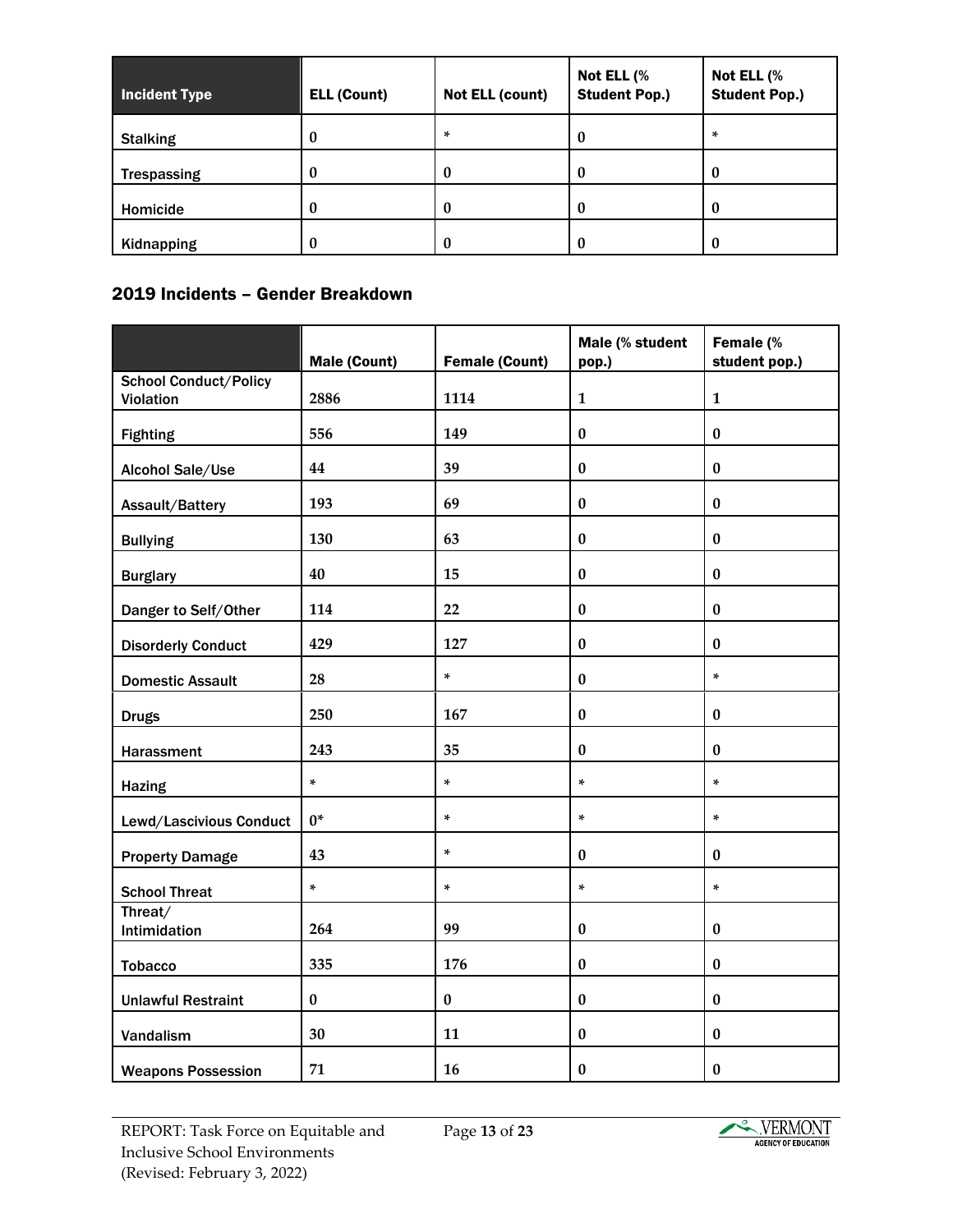|                               | <b>Male (Count)</b> | <b>Female (Count)</b> | Male (% student<br>pop.) | Female (%<br>student pop.) |
|-------------------------------|---------------------|-----------------------|--------------------------|----------------------------|
| Arson                         | ×                   | ×                     | $\bf{0}$                 | ×                          |
| Robbery                       | ×.                  | *                     | ×                        | ×                          |
| <b>Sexual Assault/Battery</b> | ×.                  | $\bf{0}$              | ×                        | $\bf{0}$                   |
| <b>Stalking</b>               | ×.                  | $\bf{0}$              | ×                        | $\bf{0}$                   |
| <b>Trespassing</b>            | ×                   | $\bf{0}$              | ×.                       | $\bf{0}$                   |
| Homicide                      | $\bf{0}$            | $\bf{0}$              | $\bf{0}$                 | $\bf{0}$                   |
| Kidnapping                    | $\bf{0}$            | 0                     | 0                        | 0                          |

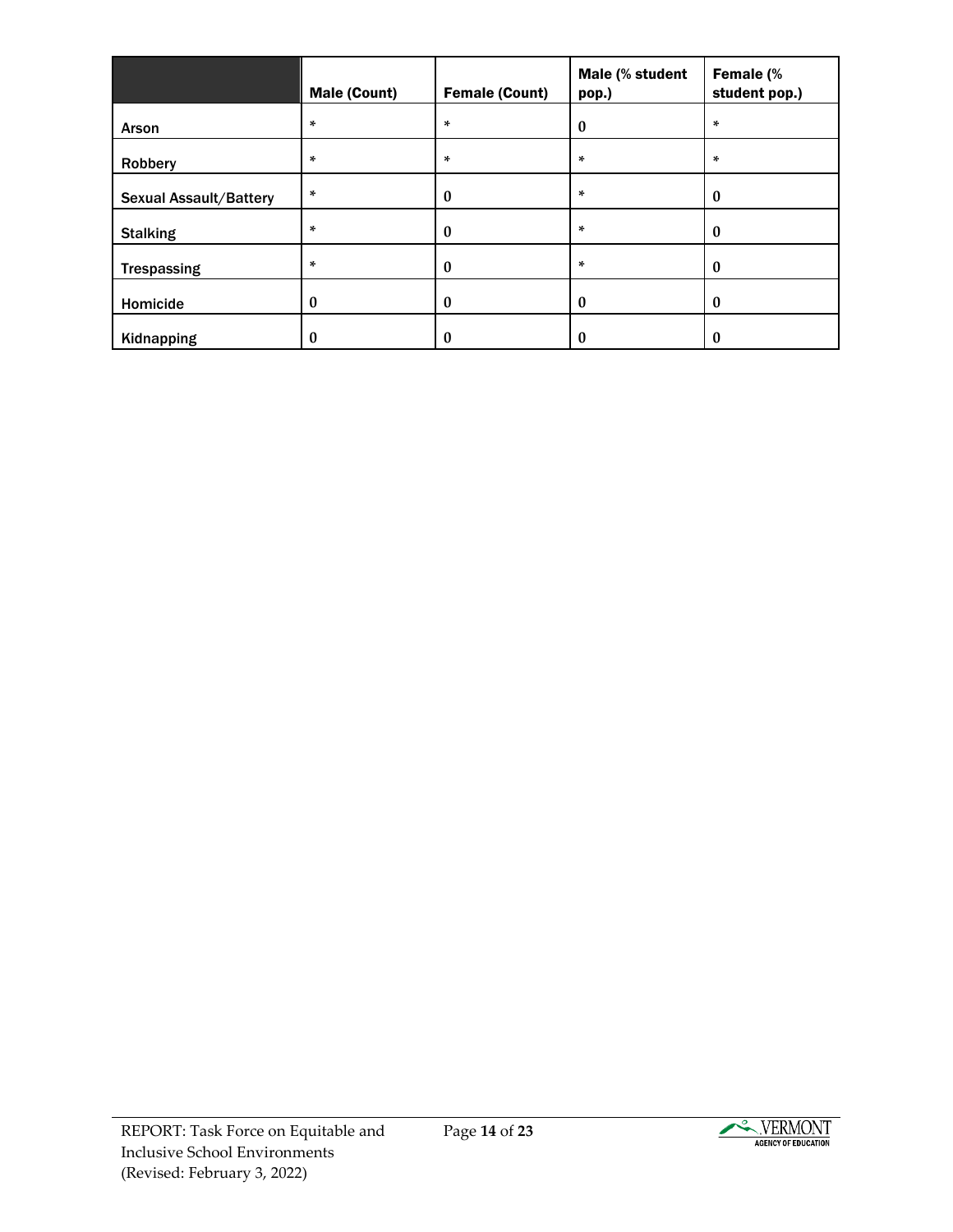|  |  | 2019 Incidents – Race Breakdown (Part 1 – Incident Count) |  |
|--|--|-----------------------------------------------------------|--|
|--|--|-----------------------------------------------------------|--|

|                               | Al/NA     | <b>Asian</b> | <b>Black</b> | <b>Hispanic</b>  | Multi-<br>racial | NH/PI     | White    |
|-------------------------------|-----------|--------------|--------------|------------------|------------------|-----------|----------|
| <b>School Conduct/Policy</b>  |           |              |              |                  |                  | $\ast$    |          |
| Violation                     | 84        | 26           | 330          | 110              | $\bf{0}$         |           | 3700     |
| <b>Fighting</b>               | 30        | 16           | 74           | $\boldsymbol{4}$ | $\bf{0}$         | $\bf{0}$  | 637      |
| Alcohol Sale/Use              | $\star$   | $\bf{0}$     | ×.           | $\ast$           | $\star$          | $\bf{0}$  | 80       |
| Assault/Battery               | 14        | ×.           | 31           | $\ast$           | $\bf{0}$         | $\bf{0}$  | 236      |
| <b>Bullying</b>               | ×         | $\star$      | 16           | $\ast$           | $\bf{0}$         | $\ast$    | 178      |
| <b>Burglary</b>               | ×.        | $\star$      | ×.           | ×                | $\bf{0}$         | $\bf{0}$  | 53       |
| Danger to Self/Other          | ×.        | $\pmb{0}$    | ×.           | $\star$          | $\bf{0}$         | $\ast$    | 131      |
| <b>Disorderly Conduct</b>     | 19        | ×.           | 33           | 12               | $\bf{0}$         | $\bf{0}$  | 529      |
| <b>Domestic Assault</b>       | $\pmb{0}$ | $\pmb{0}$    | $\star$      | $\bf{0}$         | $\bf{0}$         | $\bf{0}$  | 32       |
| <b>Drugs</b>                  | 12        | ×            | 31           | $\ast$           | $\bf{0}$         | $\ast$    | 384      |
| Harassment                    | 11        | ×.           | 16           | $\ast$           | $\bf{0}$         | $\bf{0}$  | 256      |
| <b>Hazing</b>                 | $\pmb{0}$ | $\pmb{0}$    | $\pmb{0}$    | $\pmb{0}$        | $\bf{0}$         | $\bf{0}$  | ×.       |
| Lewd/Lascivious Conduct       | $\pmb{0}$ | $\pmb{0}$    | $\pmb{0}$    | $\bf{0}$         | $\bf{0}$         | $\bf{0}$  | 11       |
| <b>Property Damage</b>        | $\star$   | $\pmb{0}$    | $\star$      | ×                | $\bf{0}$         | $\bf{0}$  | 49       |
| <b>School Threat</b>          | $\pmb{0}$ | $\pmb{0}$    | $\pmb{0}$    | $\pmb{0}$        | $\bf{0}$         | $\bf{0}$  | $\ast$   |
| Threat/                       |           |              |              |                  |                  |           |          |
| Intimidation                  | ×.        | ×.           | 47           | $\ast$           | $\bf{0}$         | $\ast$    | 318      |
| <b>Tobacco</b>                | 18        | ×            | 11           | 14               | $\bf{0}$         | $\ast$    | 497      |
| <b>Unlawful Restraint</b>     | $\bf{0}$  | $\bf{0}$     | $\bf{0}$     | $\bf{0}$         | $\bf{0}$         | $\bf{0}$  | $\bf{0}$ |
| Vandalism                     | ×.        | $\bf{0}$     | ×.           | $\bf{0}$         | $\bf{0}$         | $\bf{0}$  | 38       |
| <b>Weapons Possession</b>     | ×.        | $\star$      | ×.           | ×                | $\bf{0}$         | $\bf{0}$  | 84       |
| Arson                         | $\bf{0}$  | $\pmb{0}$    | $\bf{0}$     | $\bf{0}$         | $\pmb{0}$        | $\pmb{0}$ | ×.       |
| Robbery                       | $\bf{0}$  | $\bf{0}$     | $\bf{0}$     | $\bf{0}$         | $\bf{0}$         | $\bf{0}$  | $\ast$   |
| <b>Sexual Assault/Battery</b> | $\bf{0}$  | $\bf{0}$     | $\bf{0}$     | $\bf{0}$         | $\bf{0}$         | $\bf{0}$  | $\star$  |
| <b>Stalking</b>               | $\bf{0}$  | $\bf{0}$     | $\bf{0}$     | $\bf{0}$         | $\bf{0}$         | $\bf{0}$  | ×.       |
| <b>Trespassing</b>            | $\pmb{0}$ | $\pmb{0}$    | $\bf{0}$     | $\pmb{0}$        | $\bf{0}$         | $\pmb{0}$ | $\ast$   |

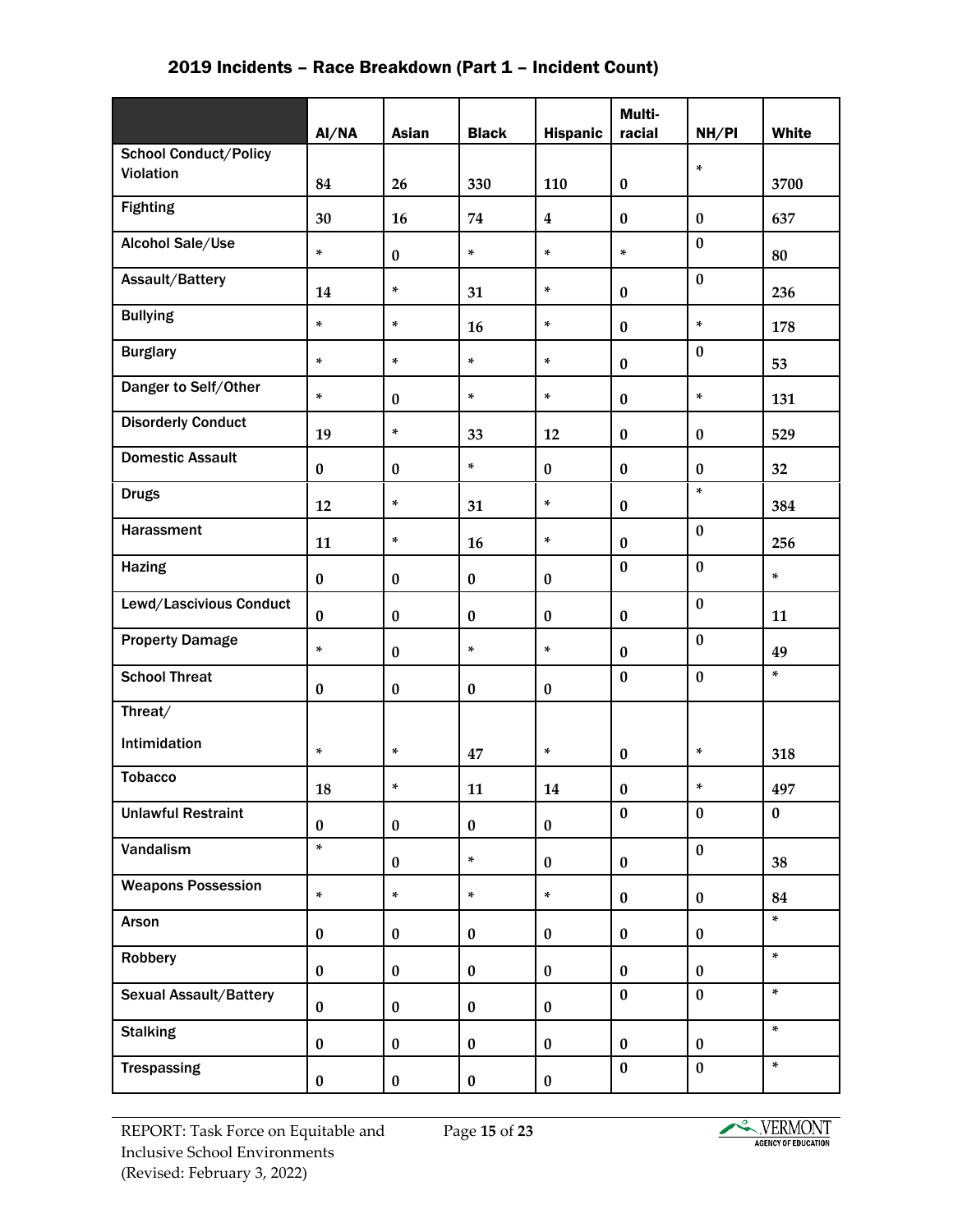### 2019 Incidents – Race Breakdown (Part 2 – Percent Student Population)

|                                           | AI/NA            | <b>Asian</b> | <b>Black</b>     | <b>Hispanic</b> | Multi-<br>racial | NH/PI     | White        |
|-------------------------------------------|------------------|--------------|------------------|-----------------|------------------|-----------|--------------|
| <b>School Conduct/Policy</b><br>Violation | $\pmb{0}$        | $\pmb{0}$    | $\pmb{0}$        | $\pmb{0}$       | $\pmb{0}$        | ×.        | $\mathbf{1}$ |
| <b>Fighting</b>                           | $\bf{0}$         | $\bf{0}$     | $\bf{0}$         | $\bf{0}$        | $\bf{0}$         | $\bf{0}$  | $\pmb{0}$    |
| Alcohol Sale/Use                          | $\ast$           | $\pmb{0}$    | $\ast$           | ×.              | $\ast$           | $\bf{0}$  | $\pmb{0}$    |
| Assault/Battery                           | $\bf{0}$         | $\star$      | $\pmb{0}$        | ×.              | $\bf{0}$         | $\bf{0}$  | $\bf{0}$     |
| <b>Bullying</b>                           | ×                | $\ast$       | $\pmb{0}$        | ×               | $\bf{0}$         | ×.        | $\pmb{0}$    |
|                                           | ×                | $\star$      | ×.               | ×               | $\bf{0}$         | $\bf{0}$  | $\pmb{0}$    |
| <b>Burglary</b>                           | $\ast$           | $\pmb{0}$    | $\ast$           | ×.              | $\bf{0}$         | ×.        | $\pmb{0}$    |
| Danger to Self/Other                      |                  | $\ast$       |                  |                 |                  |           |              |
| <b>Disorderly Conduct</b>                 | $\pmb{0}$        |              | $\bf{0}$         | $\bf{0}$        | $\bf{0}$         | $\bf{0}$  | $\bf{0}$     |
| <b>Domestic Assault</b>                   | $\bf{0}$         | $\bf{0}$     | ×.               | $\bf{0}$        | $\bf{0}$         | $\bf{0}$  | $\pmb{0}$    |
| <b>Drugs</b>                              | $\bf{0}$         | $\ast$       | $\pmb{0}$        | ×               | $\bf{0}$         | $\ast$    | $\pmb{0}$    |
| Harassment                                | $\bf{0}$         | $\ast$       | $\pmb{0}$        | $\ast$          | $\bf{0}$         | $\pmb{0}$ | $\pmb{0}$    |
| <b>Hazing</b>                             | $\bf{0}$         | $\bf{0}$     | $\boldsymbol{0}$ | $\bf{0}$        | $\bf{0}$         | $\bf{0}$  | ×            |
| Lewd/Lascivious Conduct                   | $\bf{0}$         | $\bf{0}$     | $\bf{0}$         | $\bf{0}$        | $\bf{0}$         | $\bf{0}$  | $\bf{0}$     |
| <b>Property Damage</b>                    | $\ast$           | $\bf{0}$     | ×.               | ×.              | $\bf{0}$         | $\bf{0}$  | $\pmb{0}$    |
| <b>School Threat</b>                      | $\bf{0}$         | $\bf{0}$     | $\bf{0}$         | $\bf{0}$        | $\bf{0}$         | $\bf{0}$  | ×.           |
| Threat/<br>Intimidation                   | ×                | $\star$      | $\bf{0}$         | ×               | $\bf{0}$         | ×         | $\pmb{0}$    |
| <b>Tobacco</b>                            | $\bf{0}$         | $\ast$       | $\bf{0}$         | $\bf{0}$        | $\bf{0}$         | $\ast$    | $\pmb{0}$    |
| <b>Unlawful Restraint</b>                 | $\boldsymbol{0}$ | $\bf{0}$     | $\boldsymbol{0}$ | $\pmb{0}$       | $\bf{0}$         | $\pmb{0}$ | $\pmb{0}$    |
| Vandalism                                 | ×                | $\pmb{0}$    | ×                | $\pmb{0}$       | $\pmb{0}$        | $\pmb{0}$ | $\pmb{0}$    |
| <b>Weapons Possession</b>                 | ×.               | $\ast$       | ×                | $\ast$          | $\bf{0}$         | $\bf{0}$  | $\bf{0}$     |
|                                           | $\pmb{0}$        | $\pmb{0}$    | $\pmb{0}$        | $\bf{0}$        | $\pmb{0}$        | $\pmb{0}$ | ×            |
| Arson                                     |                  |              |                  |                 |                  |           | ×            |
| Robbery                                   | $\pmb{0}$        | $\pmb{0}$    | $\pmb{0}$        | $\bf{0}$        | $\pmb{0}$        | $\bf{0}$  |              |
| <b>Sexual Assault/Battery</b>             | $\bf{0}$         | $\pmb{0}$    | $\bf{0}$         | $\bf{0}$        | $\bf{0}$         | $\bf{0}$  | ×.           |
| <b>Stalking</b>                           | $\pmb{0}$        | $\pmb{0}$    | $\bf{0}$         | $\bf{0}$        | $\pmb{0}$        | $\pmb{0}$ | ×.           |
| <b>Trespassing</b>                        | $\pmb{0}$        | $\pmb{0}$    | $\pmb{0}$        | $\pmb{0}$       | $\pmb{0}$        | $\pmb{0}$ | $\ast$       |

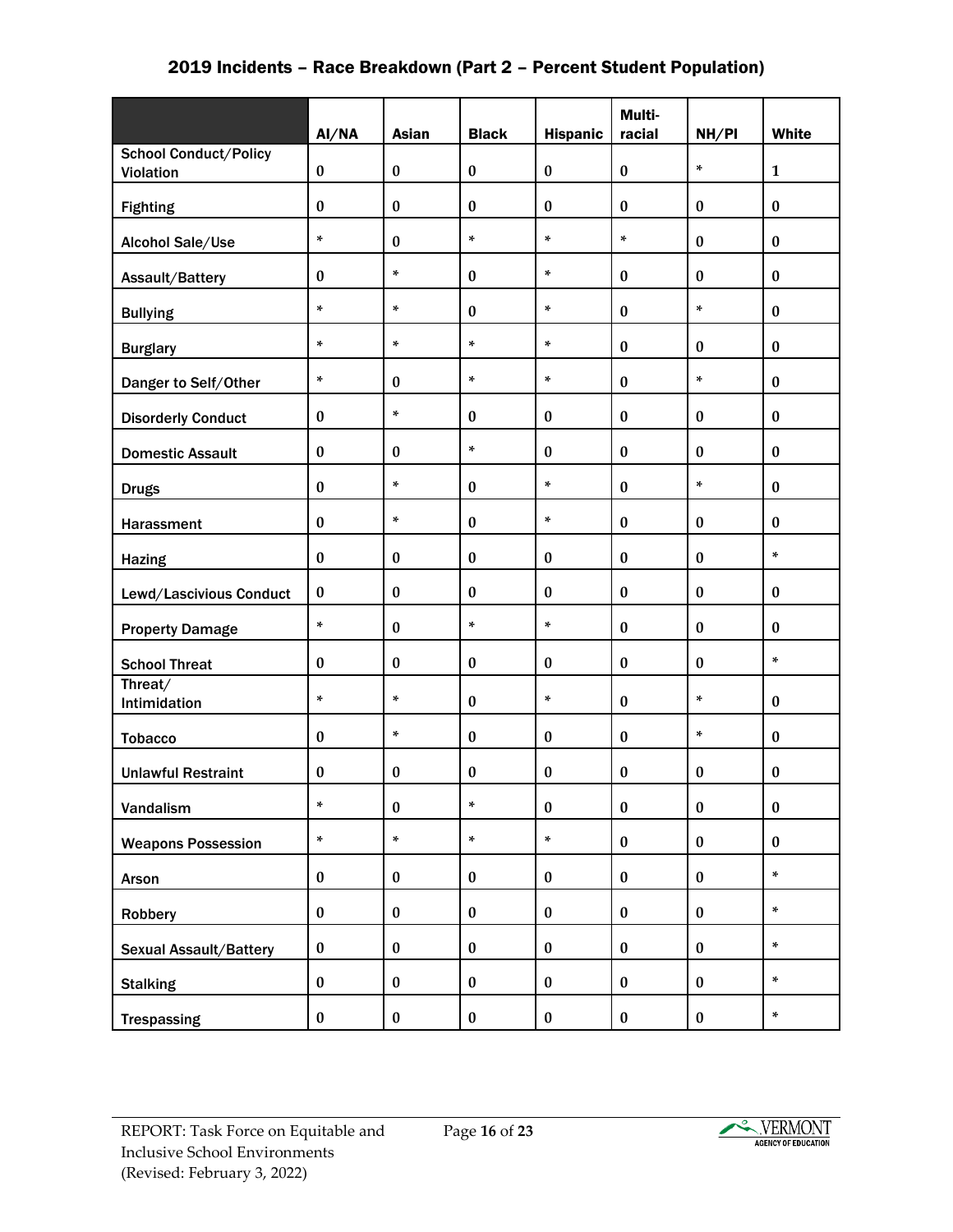#### 2019 Incidence – Free and Reduced Lunch Breakdown

|                                           | <b>FRL</b><br><b>Eligible</b><br>(Count) | Non-<br><b>Eligible</b><br>(Count) | <b>Reduced</b><br>(Count) | <b>Declined</b><br>(Count) | <b>FRL</b><br><b>Eligible</b><br>(%) | Non-<br><b>Eligible</b><br>(%) | <b>Reduced</b><br>(%) | <b>Declined</b><br>(%) |
|-------------------------------------------|------------------------------------------|------------------------------------|---------------------------|----------------------------|--------------------------------------|--------------------------------|-----------------------|------------------------|
| <b>School Conduct/Policy</b><br>Violation | 2344                                     | 1386                               | 270                       | *                          | $\mathbf 1$                          | $\pmb{0}$                      | $\pmb{0}$             | $\ast$                 |
| <b>Fighting</b>                           | 372                                      | 290                                | 43                        | *                          | $\pmb{0}$                            | $\pmb{0}$                      | $\pmb{0}$             | $\ast$                 |
| Alcohol Sale/Use                          | 27                                       | 49                                 | $\ast$                    | *                          | $\pmb{0}$                            | $\bf{0}$                       | $\ast$                | $\ast$                 |
| Assault/Battery                           | 150                                      | 82                                 | 29                        | *                          | $\pmb{0}$                            | $\bf{0}$                       | $\pmb{0}$             | $\ast$                 |
| <b>Bullying</b>                           | 67                                       | 110                                | 16                        | *                          | $\pmb{0}$                            | $\pmb{0}$                      | $\pmb{0}$             | $\ast$                 |
| <b>Burglary</b>                           | 33                                       | 19                                 | $\ast$                    | *                          | $\pmb{0}$                            | $\bf{0}$                       | $\ast$                | $\ast$                 |
| Danger to Self/Other                      | 76                                       | 45                                 | 15                        | *                          | $\pmb{0}$                            | $\bf{0}$                       | $\pmb{0}$             | $\ast$                 |
| <b>Disorderly Conduct</b>                 | 19                                       | $\ast$                             | 33                        | $12\,$                     | $\pmb{0}$                            | $\pmb{0}$                      | $\pmb{0}$             |                        |
| <b>Domestic Assault</b>                   | $\pmb{0}$                                | $\pmb{0}$                          | $\ast$                    | $\pmb{0}$                  | $\pmb{0}$                            | $\pmb{0}$                      | $\ast$                | $\pmb{0}$              |
| <b>Drugs</b>                              | 212                                      | 161                                | 44                        | *                          | $\pmb{0}$                            | $\pmb{0}$                      | $\pmb{0}$             | $\ast$                 |
| Harassment                                | 120                                      | 129                                | 29                        | *                          | $\pmb{0}$                            | $\pmb{0}$                      | $\pmb{0}$             | $\ast$                 |
| Hazing                                    | $\ast$                                   | $\pmb{0}$                          | $\pmb{0}$                 | $\ast$                     | $\ast$                               | $\pmb{0}$                      | $\ast$                | $\ast$                 |
| Lewd/Lascivious<br>Conduct                | $\ast$                                   | $\ast$                             | $\ast$                    | *                          | $\ast$                               | $\ast$                         | $\ast$                | $\ast$                 |
| <b>Property Damage</b>                    | 21                                       | 24                                 | $\ast$                    | $\pmb{0}$                  | $\pmb{0}$                            | $\pmb{0}$                      | $\ast$                | $\pmb{0}$              |
| <b>School Threat</b>                      | $\ast$                                   | $\ast$                             | $\ast$                    | $\ast$                     | $\ast$                               | $\ast$                         | $\ast$                | $\ast$                 |
| Threat/<br>Intimidation                   | 209                                      | 124                                | 31                        | $\ast$                     | $\pmb{0}$                            | $\pmb{0}$                      | $\pmb{0}$             | $\ast$                 |
| <b>Tobacco</b>                            | 213                                      | 249                                | 49                        | *                          | $\pmb{0}$                            | $\pmb{0}$                      | $\pmb{0}$             | $\ast$                 |

REPORT: Task Force on Equitable and Inclusive School Environments (Revised: February 3, 2022)

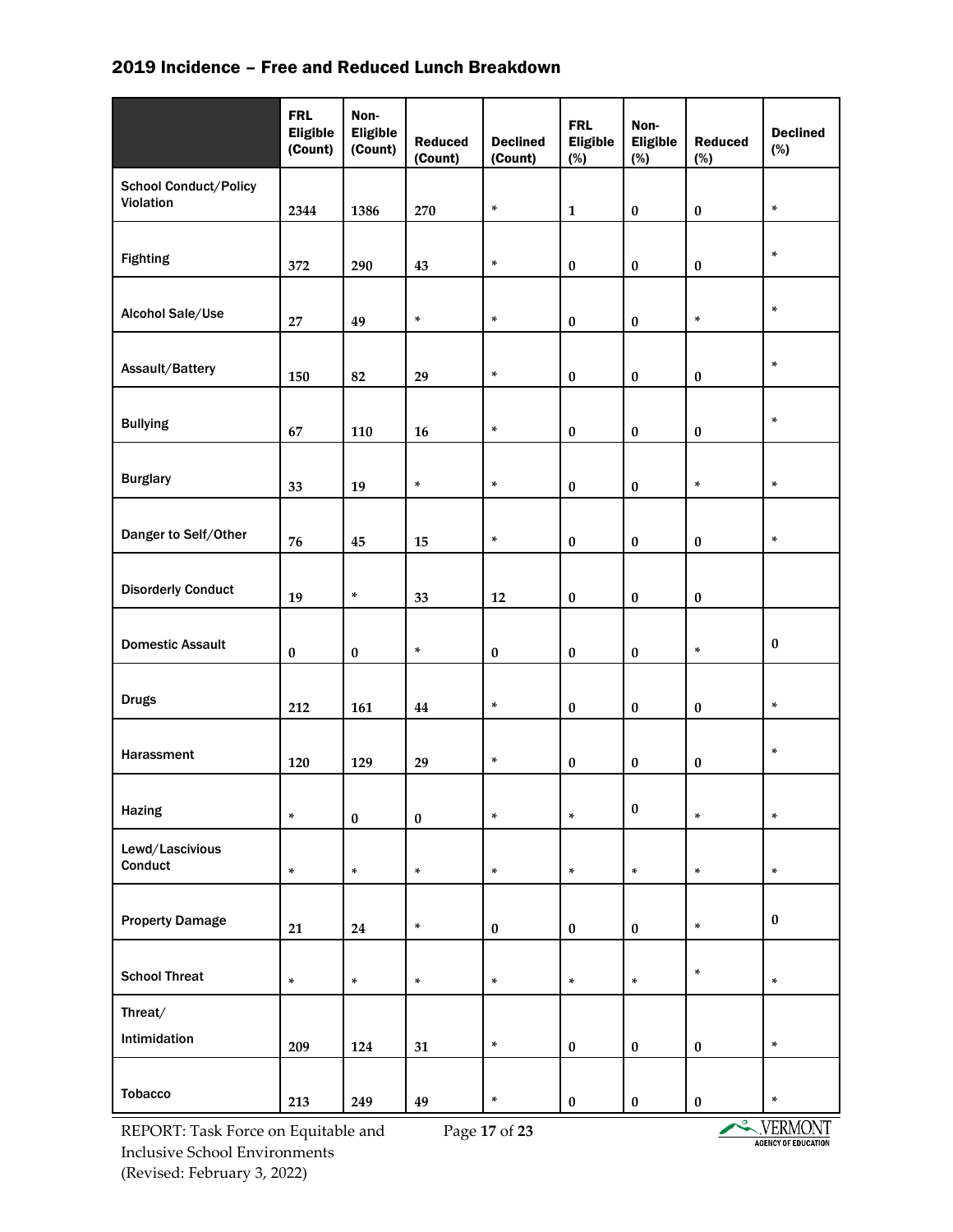|                           | <b>FRL</b><br><b>Eligible</b><br>(Count) | Non-<br><b>Eligible</b><br>(Count) | <b>Reduced</b><br>(Count) | <b>Declined</b><br>(Count) | <b>FRL</b><br><b>Eligible</b><br>(%) | Non-<br><b>Eligible</b><br>(%) | <b>Reduced</b><br>(%) | <b>Declined</b><br>(%) |
|---------------------------|------------------------------------------|------------------------------------|---------------------------|----------------------------|--------------------------------------|--------------------------------|-----------------------|------------------------|
|                           |                                          |                                    |                           |                            |                                      |                                |                       |                        |
| <b>Unlawful Restraint</b> | $\pmb{0}$                                | $\bf{0}$                           | $\bf{0}$                  | $\ast$                     | $\bf{0}$                             | $\bf{0}$                       | $\bf{0}$              | *                      |
| Vandalism                 | 25                                       | 15                                 | *                         | *                          | $\bf{0}$                             | $\pmb{0}$                      | $\ast$                | *                      |
|                           |                                          |                                    |                           |                            |                                      |                                |                       |                        |
| <b>Weapons Possession</b> | 41                                       | 35                                 | $11\,$                    | $\ast$                     | $\bf{0}$                             | $\pmb{0}$                      | $\bf{0}$              | *                      |
| Arson                     | $\ast$                                   | $\ast$                             | $\ast$                    | $\ast$                     | $\ast$                               | $\ast$                         | $\ast$                | *                      |
| Robbery                   | $\ast$                                   | $\bf{0}$                           | $\ast$                    | $\ast$                     | *                                    | $\pmb{0}$                      | $\ast$                | *                      |
| Sexual Assault/Battery    | $\bf{0}$                                 | *                                  | $\pmb{0}$                 | $\ast$                     | $\bf{0}$                             | $\ast$                         | $\bf{0}$              | *                      |
| <b>Stalking</b>           | $\bf{0}$                                 | *                                  | $\pmb{0}$                 | $\ast$                     | $\bf{0}$                             | $\ast$                         | $\bf{0}$              | *                      |
| Trespassing               | $\bf{0}$                                 | *                                  | $\bf{0}$                  | *                          | $\bf{0}$                             | $\ast$                         | $\bf{0}$              | *                      |

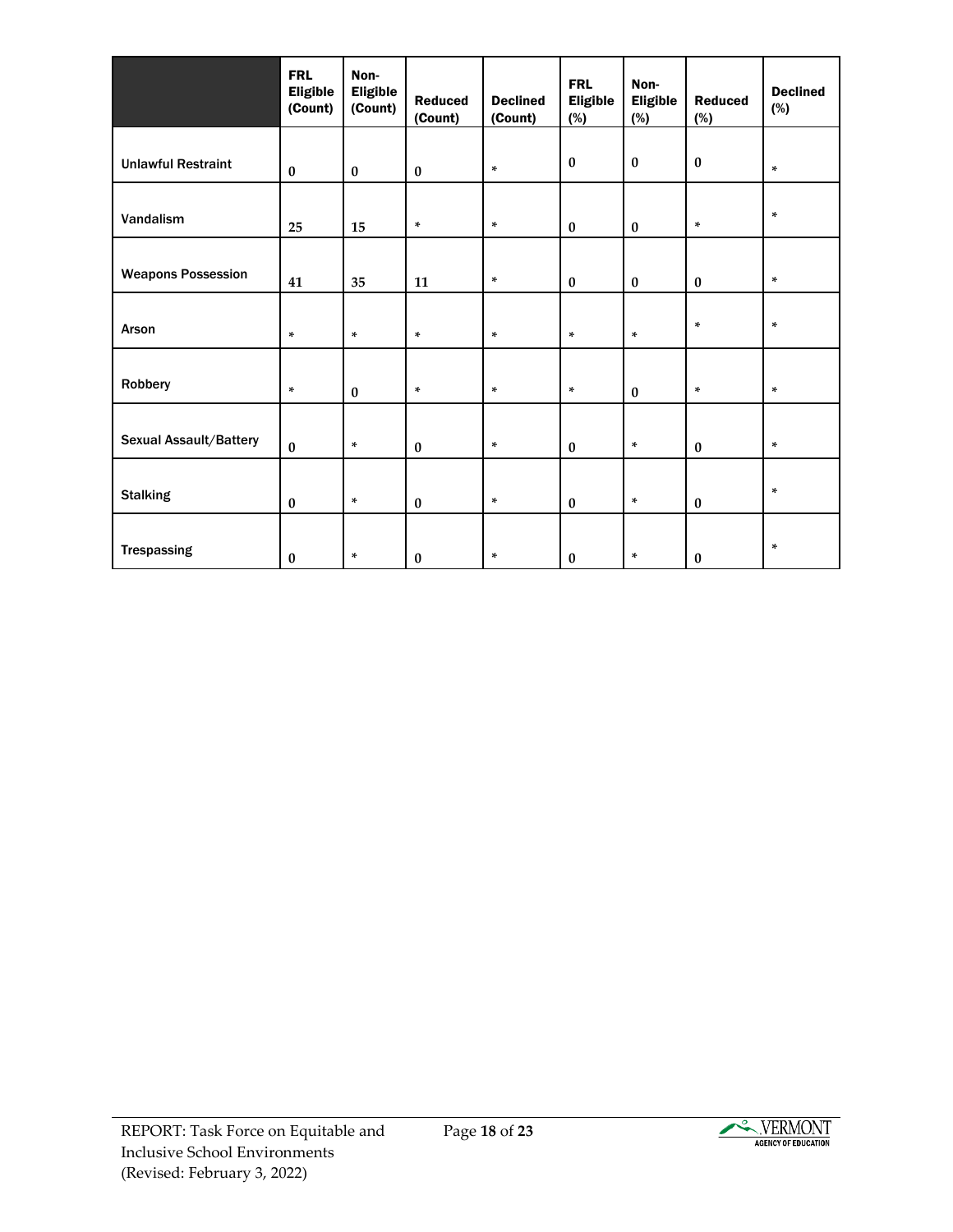The TF met several times to review the AOE Dashboard and data therein, and determined that it is more meaningful to understand how behaviors are classified that have resulted in exclusionary discipline rather than use the actual numbers that have resulted in exclusionary discipline. The total numbers of incidents are not statistically significant and therefore, breaking down the numbers even more into grade level analyses would be even less statistically significant. The TF is also mindful of the n size and understands that data from smaller schools may not be reported at all because of fewer numbers of students, and the need to make any data personally unidentifiable under FERPA.

That having been stated, the TF has determined that the critical question is to first understand what kinds of behaviors are subject to exclusionary discipline and to carefully distinguish between acts of noncompliance and more serious offenses such as assault, possession of weapons, etc. The final report of the TF will address this question in its entirety.

# Recommendations for Behavioral Data Collection in Schools

Data collection and analysis enhances our understanding of the students most impacted by exclusionary discipline and helps policymakers target interventions to improve educational outcomes. It is very important that the school staff who collect, process, and/or communicate data understand the importance of data quality, the context of their role, and the rules that govern data collection, processing, communication and public disclosure. As mentioned above, consistent definitions and training are critical to consistent reporting and reliable data analysis.

The TF discussed the importance of educator training on data literacy, disaggregating data, etc. alongside training on equity literacy, to ensure the data are viewed in context to avoid reifying individual stereotypes. Any recommendations related to this will be made in the final report.

# Other States' Approaches to Exclusionary Discipline

While maintaining the safety and functioning of the school environment is critical, exclusionary discipline has been over-relied on for minor, non-violent infractions, which has detrimental effects on student outcomes. The majority of exclusionary disciplinary incidents in Vermont are in response to school policy violations (see Table 1), suggesting our state also fits this national pattern. "The Every Student Succeeds Act (ESSA) of 2015 requires states to support school districts in reducing the overuse of exclusionary discipline practices that remove students from the classroom [\(National Conference of State Legislatures, 2019\)](https://www.ncsl.org/research/education/school-discipline.aspx)."

Other states have attempted to reduce the use of exclusionary discipline by:

- Committing the ESSA requirements to statute (Arkansas, Delaware);
- Requiring schools with high out-of-school suspension rates, or significant discipline gaps between student groups for three consecutive years to review and address their discipline policies within their school improvement plan (Delaware);
- Prioritizing school climate and discipline in their accountability system under ESSA (California, New York, Rhode Island, West Virginia);
- Reducing and prohibiting the use of exclusionary discipline for the early grades (Ohio);

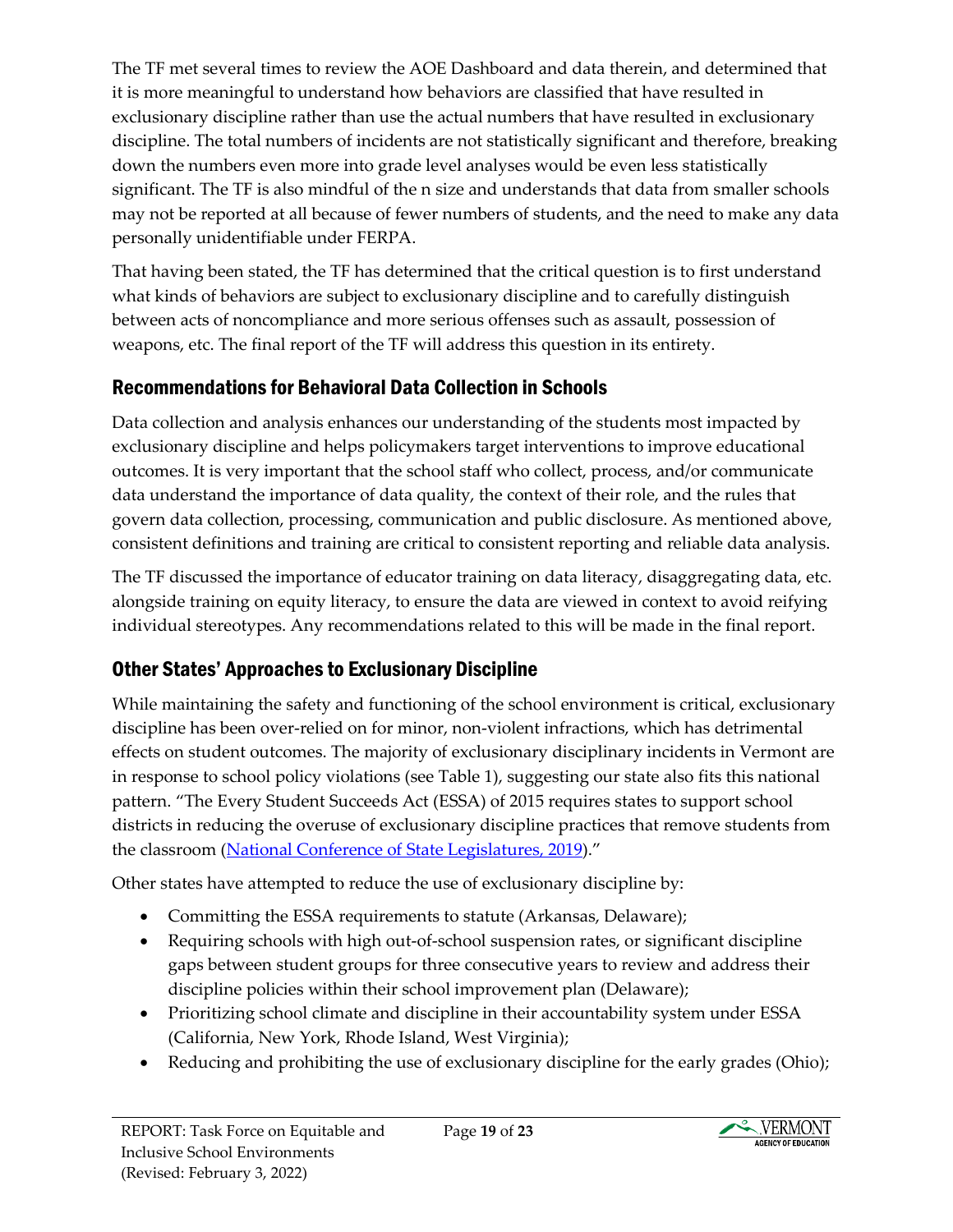- Prohibiting suspension or expulsion for certain behaviors (California K-12 students are prohibited from being expelled for disruption or defiance; Arkansas, Rhode Island, Oregon, North Carolina, Nevada, New Mexico, District of Columbia have prohibitions related to truancy);
- Requiring each institution that provides a teacher preparation program to include a semester course, or the equivalent, for all students pursuing a license to teach Pre-K through five that includes instruction on positive behavior intervention and supports and social-emotional development; the impact of trauma, toxic stress, and other environmental variables on learning; etc. [\(Ohio\)](https://legiscan.com/OH/text/HB318/id/1813116);
- Requiring state education agencies to compile and release an annual school discipline report (Delaware);
- Forming a Restorative Justice Coordinating Council made up of appointed board members representing a diverse group of stakeholders (state government agencies, restorative justice practitioners and victim services) who work with communities, state and local organizations to support the implementation of restorative justice practices [\(Colorado\)](https://rjcolorado.org/);
- Creating multi-year rollouts of Restorative Practices to prioritize community building in schools, focusing on de-escalation strategies and fostering school culture [\(Denver,](https://rjpartnership.org/wp-content/uploads/Implementation-Guide-FINAL.pdf) [Baltimore City\)](https://www.baltimorecityschools.org/restorative-practices).

Two of the items outlined were recently enacted by Vermont, both in Act 35:

- Prohibiting the use of exclusionary discipline for early grades, for public schools only.(Sec. 6)
- Requiring the state education agency (AOE) to compile and release an annual school discipline report, beginning in 2025. (Sec. 5)

For more information about what other states have done to reduce exclusionary discipline, please referenc[e an article on school discipline](https://www.ncsl.org/research/education/school-discipline.aspx) from the National Conference of State Legislatures. The Education Commission of the States also published a helpful [policy analysis.](https://www.ecs.org/wp-content/uploads/The-Status-of-School-Discipline-in-State-Policy.pdf)

# Definition of Most Serious Behaviors

The TF discussed at great length how to define the "most serious behaviors" that, after considering all other alternatives and supports, should remain eligible for suspension or expulsion. This discussion is ongoing and recommendations will be made in the final report.

It is important to note that "all other alternatives and supports" that a school or district may offer varies widely across the state. There is concern that inequities in school or district "alternatives and supports" could result in a suspension or expulsion in one school or district, and a more supportive and/or restorative response in another for similar student behaviors.

Some of these most serious behaviors and responses are already defined in statute. For instance:

- Possession of a firearm at school  $(16 \text{ V.S.A.} \$ 1166)$ ;
- Hazing, harassment, and bullying [\(16 V.S.A. § 570\)](https://legislature.vermont.gov/statutes/section/16/009/00570);
- Alcohol and drug abuse  $(16 \text{ V.S.A.} \S 1165)$ .

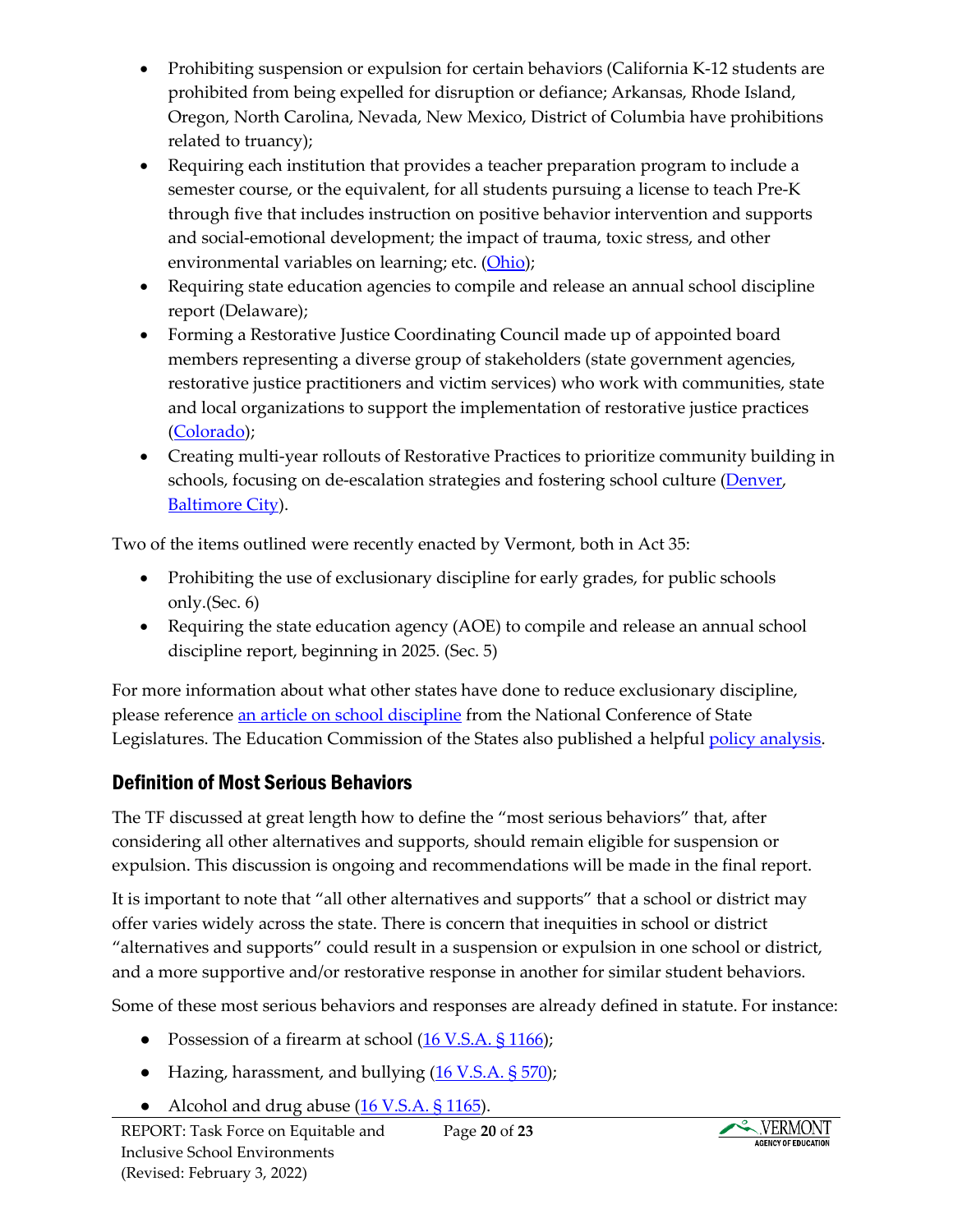The TF discussed the following topics. Any recommendations related to the following will be made in the final report:

- Implications of FERPA and the Individuals with Disabilities Education Act (IDEA);
- Subjectivity and the role of bias;
- Survey results of principals (2021) and superintendents (2019) about their use of exclusionary discipline;
- To what extent intention, context, and/or credibility should be taken into account when determining a response;
- Unique challenging situations (for instance, when a student is accused of sexual assault and the survivor attends the same school);
- The level of latitude/discretion administrators should be given (or not);
- Variability of board policies across the state;

# Available School Professional Development Programs, Behavioral Supports, and In-School Services

The TF found that various professional development programs, proactive and responsive behavioral supports, and in-school services that are intended to support students are available to varying degrees in various SUs, approved independent schools, and regions of the state. Brief descriptions and reach of various programs will be provided in the final report. It is important to note that **adequate training, coaching, fidelity of implementation, and continuous improvement are critical to the success of any program, initiative, practice, or framework**. Any program, when **implemented poorly or without equity at the center, can be ineffective and even cause harm**.



All programs, supports, and services should be developed and offered within a Multi-Tiered System of Supports (MTSS). "MTSS is a framework that unifies educational opportunities and supports to improve outcomes and ensure equity for all students. The [Vermont](https://education.vermont.gov/documents/edu-vtmtss-field-guide-2019)  [Multi-tiered System of Supports](https://education.vermont.gov/documents/edu-vtmtss-field-guide-2019) (VTmtss) is a systemic approach to decision-making for excellence and equity within a culture of continuous improvement that focuses on successful outcomes for all students. This systemic approach:

- Supports the collaboration of all adults to meet the academic, behavioral, social and emotional needs of all students,
- Provides a layered system of high-quality, evidence-based instruction, intervention, and assessment practices that are matched to student strengths and needs,
- Relies on the effective and timely use of meaningful data,
- Helps districts and their schools organize resources to accelerate the learning of every student, and

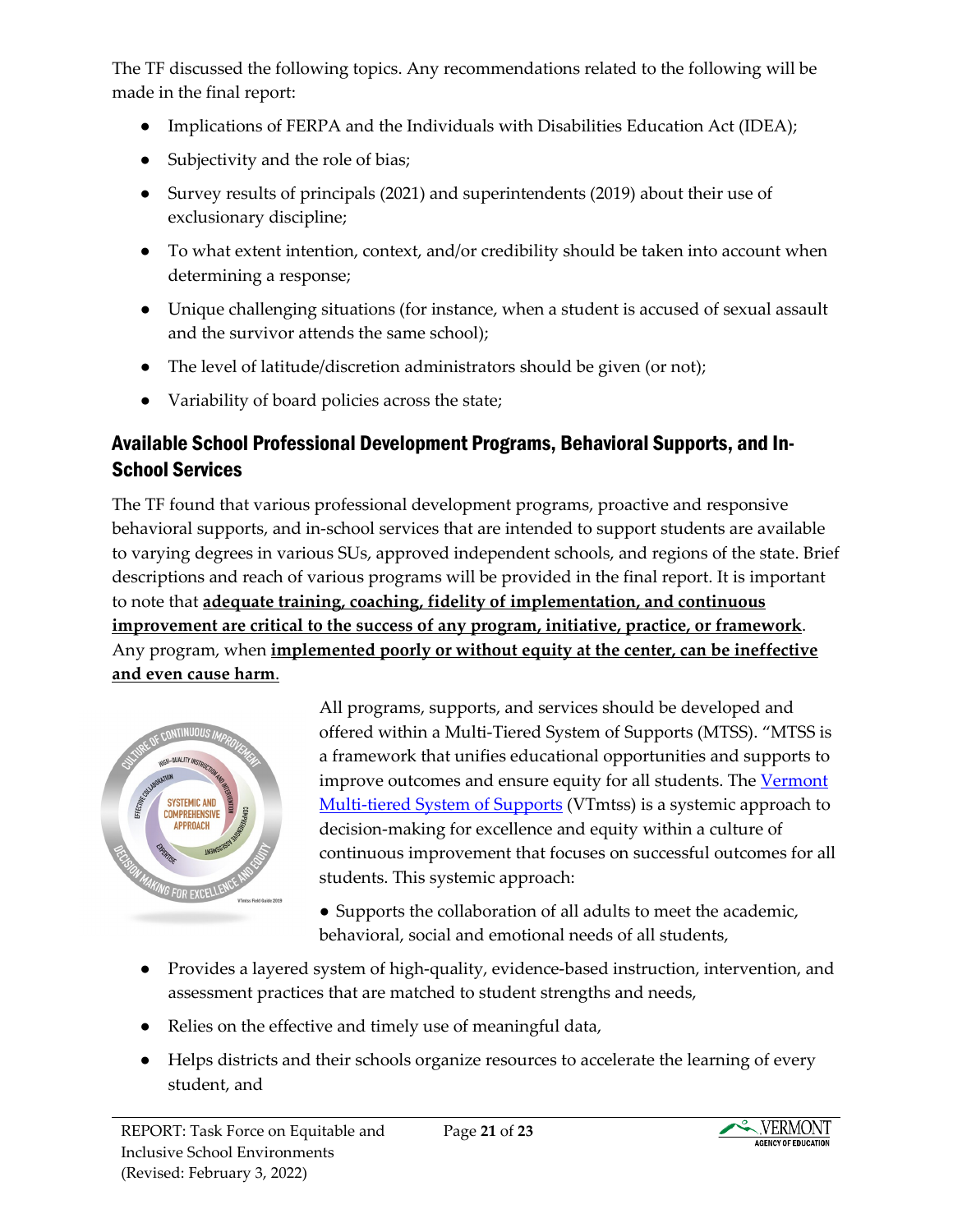● Engages and develops the collective expertise of educators, students, family and community partnerships [\(Agency of Education webpage\)](https://education.vermont.gov/student-support/vermont-multi-tiered-system-of-supports)."

Many of the programs, initiatives, practices, and frameworks that will be detailed in the final report are most effective when implemented schoolwide (or better yet, systemwide) and in an integrated and aligned manner with collaborative leadership, shared decision-making, sustainability, and adequate resources (both financial and personnel). Ideally, integration and alignment happens at the state and district level so initiative fatigue is minimized and schools and building-level educators are able to implement in a way that appears seamless to educators, students, families, and the school community. While there have been some efforts to integrate and align social, emotional and behavioral initiatives in Vermont, this work requires ongoing attention. All of these initiatives all share similar goals, and when implemented together, can create a student-centered environment to properly support the needs of the entire school community.

# Recommendations for Additional or More Uniform In-School Services for Students Under Eight Years Old

Act 35 specifically names students under eight years old as having additional protections from suspension/expulsion. In the final report, the TF will make recommendations for additional or more uniform services and supports for young students.

Act 35 (Sec. 6) amended [16 V.S.A. § 1162,](https://legislature.vermont.gov/statutes/section/16/025/01162#:%7E:text=(d)%20Notwithstanding%20anything%20to%20the,harm%20or%20danger%20to%20others) which has resulted in a disparity between students enrolled in public schools and those enrolled in private prekindergarten programs and elementary education independent school settings. Specifically, it says:

(d) Notwithstanding anything to the contrary in this chapter, a student enrolled in a *public school* who is under eight years of age shall not be suspended or expelled from the school; provided, however, that the school may suspend or expel the student if the student poses an imminent threat of harm or danger to others in the school

The TF recommends that the legislature amend this language to read:

(d) Notwithstanding anything to the contrary in this chapter, a student enrolled in a **publicly funded education program, including public schools, private prekindergarten programs, and independent elementary schools**, and who is under eight years of age shall not be suspended or expelled from the school; provided, however, that **suspension or expulsion may be utilized** if the student poses an imminent threat of harm or danger to others in the education program. **Furthermore, private prekindergarten programs and independent schools shall be required to report all suspensions and expulsions to the Agency of Education.**

## Recommendations for Educator Best Practices

Educators' response to behaviors, both in the moment and when disciplinary actions are being considered, can serve to either deescalate or exacerbate the challenges. Educators' skills and awareness of students' needs and can reduce behaviors that lead to possible exclusionary